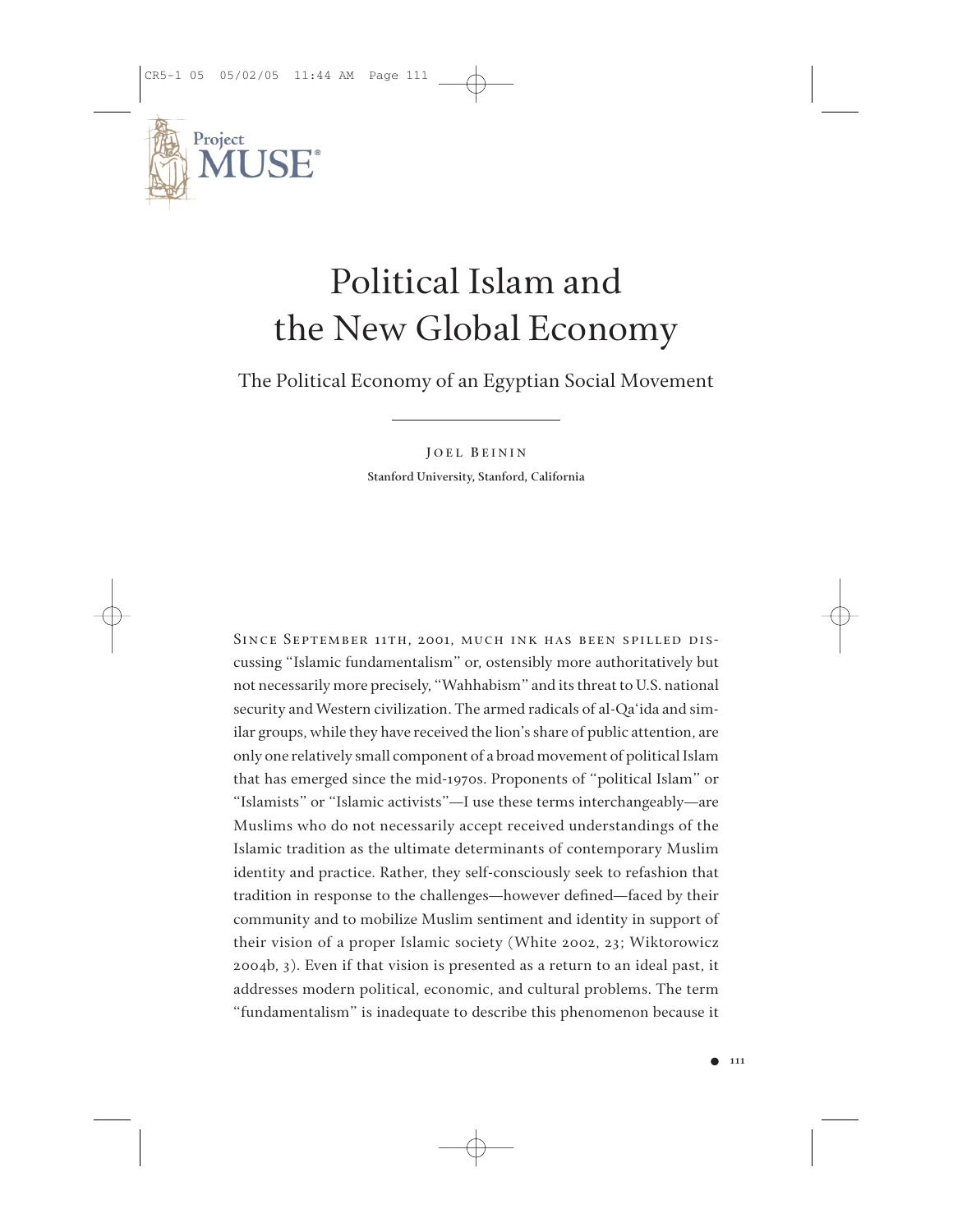suggests a Protestant literalist reading of the Bible that has no analog in Islam and because it implies a backward-looking rather than a modern social movement.

Much of what has been written about political Islam consists of studies of its ideas (Esposito 1983; Kepel and Yann 1990; Voll 1994; Baker 2003). Of course, we do want to know what Islamists think and consider seriously the distinctions among them, unlike those who launched a war on Iraq without appreciating the radically different worldviews of al-Qa'ida and secularist Ba'thism. However, such approaches may overestimate the historical continuity of Islamic ideas and practices and tend to explain contemporary Islamist activism as an expression of a religious essence abstracted from time, place, and social context.

A second current of thought emphasizes psycho-social factors in the formation of political Islam. To the extent that this approach identifies specific grievances that motivate Islamists and enhance their capacity to build a popular base by establishing institutions to ameliorate such grievances, this approach is valuable. However, some analysis in this mode tends to regard Islamism as a form of "false consciousness"—an ideology that inappropriately displaces secular political action (Ibrahim 1996, 37; El Guindi 1981; Lutfi al-Sayyid Marsot 1984; Ayubi 1991). Secular nationalists and progressives, who regard the followers of political Islam among the popular classes as properly "their" people, are particularly inclined to these views. A variation on this theme is that Saudi oil money has surreptitiously propagated a radical version of Islam while infiltrating and restructuring national economies (Pipes 1983; Zakariyya 1986; Moensch 1988; Yeşılada 1988/1989). Some proponents of this viewpoint see the cadres of violent elements of Islamist movements as marginal elements of society who reject modernity and suffer from alienation or Durkheimian anomie (Ansari 1984, 123–44; Ibrahim 1996, 36).

In contrast, I argue that changes in the global and regional political economy are linked, although sometimes in unexpected ways, to the reimagination of political community, culture, and identity expressed in the resurgence of Islamism since the early 1970s. Political Islam consists of a family of diverse and even internally contradictory social movements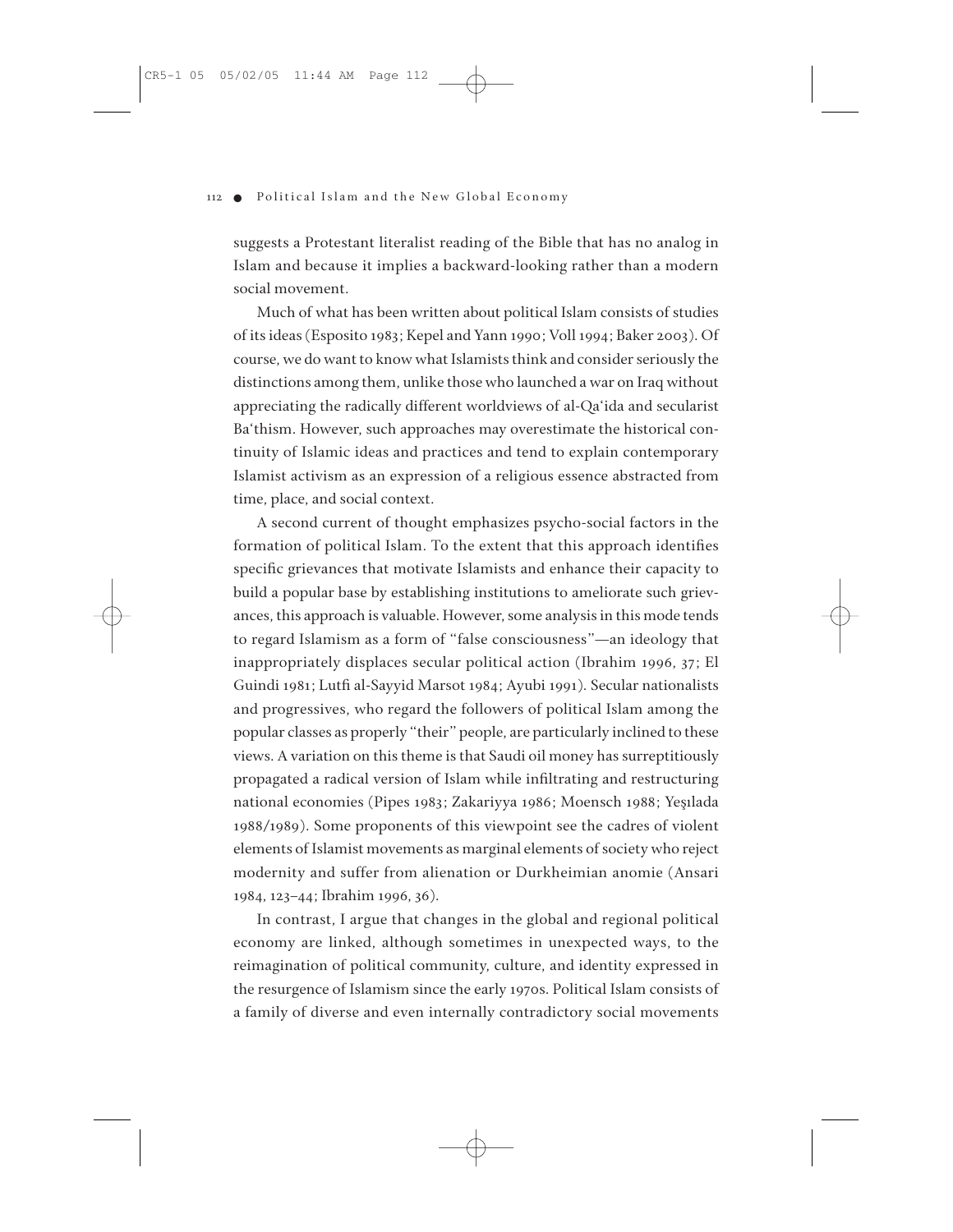with a broad base beyond its violent radical fringes that have recently occupied the attention of the West. People of disparate classes and geographic regions who differ in religious practices, political affiliations and voting patterns, and economic and social visions all claim the banner of "Islam."

This argument builds on the work of those who have analyzed political Islam as urban, or in the case of Upper Egypt, provincial, protest movements (Lutfi al-Sayyid Marsot 1984; Fandy 1994; Ismail 2000). I also acknowledge the effort, begun in the early 1980s and then relatively neglected for two decades, to understand political Islam through the lens of network or social movement theory (Ibrahim 1982; Denoeux 1992, 1993; Wiktorowicz 2004a; Clark 2004). This method partly explains the successes of Islamist movements in mobilizing the core of their activists and public advocates: the educated, modern middle classes. I differ with these approaches in two respects. First, I do not regard political Islam solely as a protest movement; it can also serve as a means of suppressing or mediating social conflict or as a cultural framework for capital accumulation. Second, I do not agree with those social movement theorists who argue that the institutions established by the middle-class Islamist networks are not sites of recruitment and primarily provide services "by and for the middle classes" (Clark 2004, 3; see also Bayat 1998, 164). On the urban periphery of Cairo and in Upper Egypt radical Islamists have successfully mobilized the poor, the unemployed, and private sector craft and service workers. The social base of political Islam extends well beyond the modern, middle class intelligentsia. This is because, in contradictory ways, Islamism appeals to both the losers and the winners of global neo-liberal economic restructuring.

Political Islam has become the most popular framework of resistance to autocratic Middle Eastern regimes and the new regional political economy. These movements are the outcome of three interlocking developments:  $(1)$ the defeat of secular Arab nationalism in the Arab-Israeli war of 1967; (2) changes in the global economy initiated by the delinking of the dollar from gold in 1971 and the recession of 1973–75; and (3) the demise of economic nationalism exemplified by Egypt's announcement of an "open door" (*infitah*) policy in 1974 and Turkey's 24 January 1980 economic measures. Understood in these contexts, political Islam is not a recrudescence of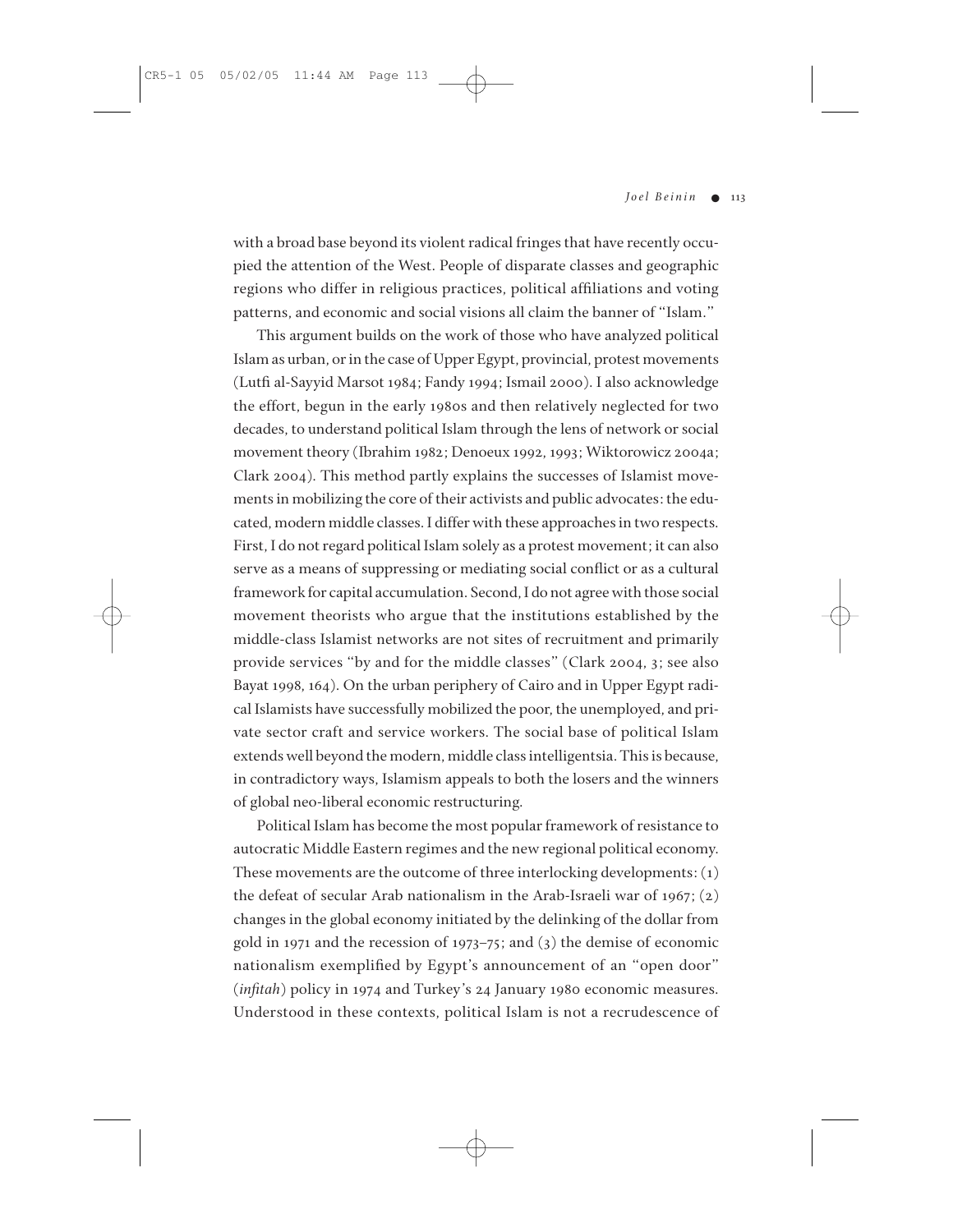medieval thinking and rejection of modernity; it is an integral part of modernity.

The Bretton Woods agreement of 1944 and the global recession of 1973–75 delimit a period of rapid expansion and stability of the world capitalist economy. This period marked the climax of the Fordist-Keynesian regime of capital accumulation. The global recession of 1973–75 initiated a decade of stagnation and inflation (stagflation) in the industrialized capitalist countries. This was not merely a downturn in the business cycle, but a structural decline in productivity and profits lasting at least until the mid-1990s. Consequently, Fordism-Kenesianism was gradually replaced by the neo-liberal regime of capital accumulation based on flexible specialization exemplified by the policies of the Reagan and Thatcher administrations in the United States and Great Britain and the economic stabilization and structural adjustment programs in Asia, Africa, and Latin America installed under the guidance of the International Monetary Fund and the World Bank (Piore and Sabel 1984; Harvey 1989; Brenner 2002).

The brief but significant Arab oil embargo proclaimed in response to U.S. support for Israel in the 1973 Arab-Israeli War symbolized the demise of global Fordism. The oil embargo of 1973–74 and the subsequent spike in oil prices, though not the principal structural causes of the 1973–75 recession and the stagflation of the subsequent decade, were the temporally most proximate phenomena. Oil constituted an important link between the centers of the world market and its Muslim peripheries throughout the twentieth century. But the relationship between oil and Islam has often been treated polemically. Before the collapse of oil prices in 1985–86, many argued that the 1973 Arab-Israeli war linked the "barrel of oil" and the "crescent of Islam," causing a resurgence of Islam (Mazrui 1987; Ajami 1981; Pipes 1983). This once trendy analysis is now obviously inadequate to understand the historical conjuncture in which specific forms of political Islam emerged as movements of opposition to the social and economic restructuring induced by the oil boom and global neo-liberalism and as frameworks for capital accumulation.

The turn towards neo-liberal economic policies in Egypt and Turkey was accompanied by an alliance between state elites and Islamists against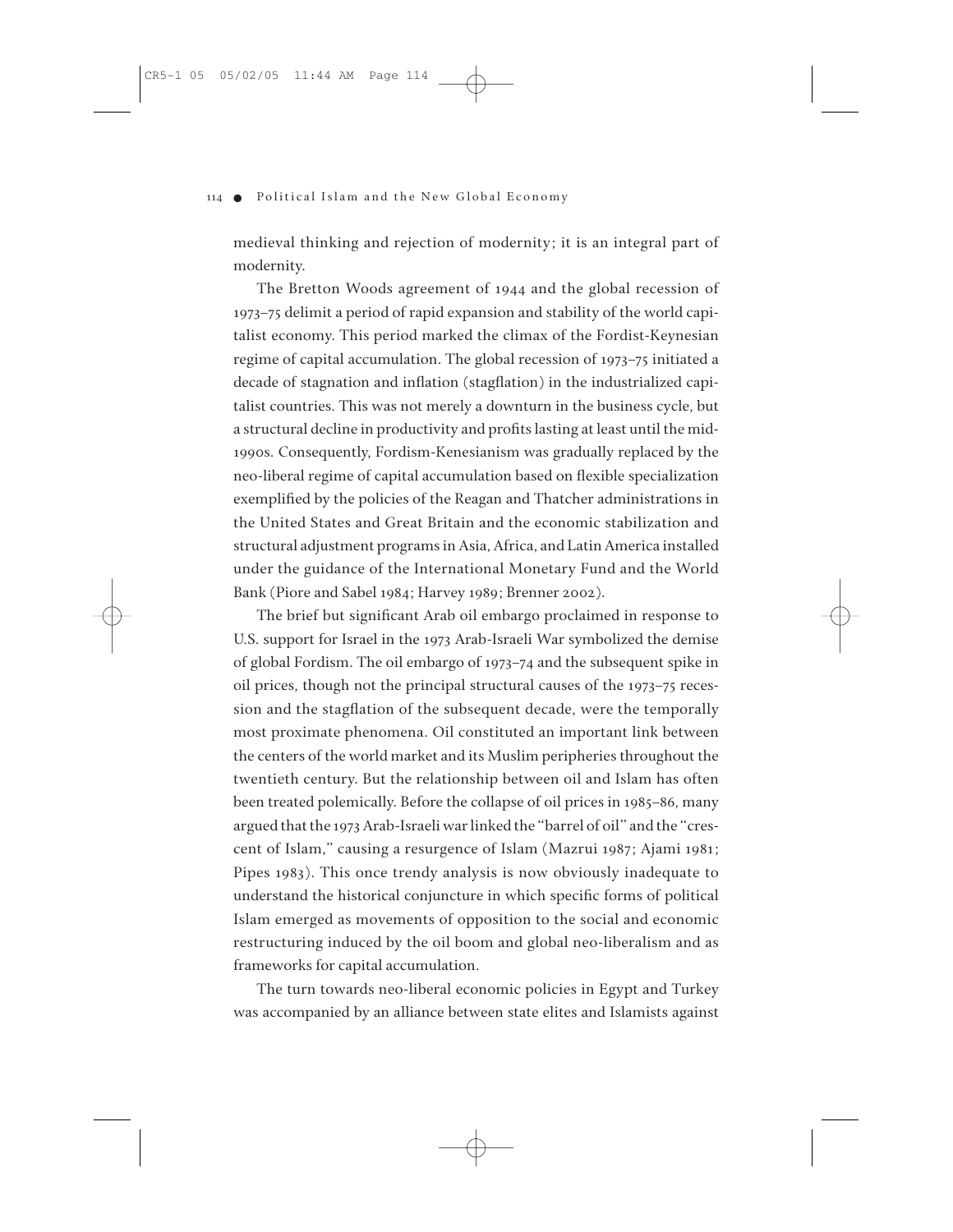challenges from the secular left. However, the Islamists soon rejected those who had invited them into the political arena—an expression of the instability of the rentier coalitions based on petroleum revenues that came to dominate political life in many Middle Eastern states and their failure to establish stable social structures of capital accumulation or a new political vision. Declining state budgets and cutbacks in social spending dictated by the international financial institutions following neo-liberal orthodoxy increasingly restricted state efficacy to urban upper middle class and elite areas. Income distributions polarized. States became unable to provide previously established levels of services or to insure adequate supplies of commodities to all sectors of their territory and population, undermining the terms of the social compact established in the era of authoritarian populism and state-led import-substitution industrialization.

By undermining state capacities, the economic stabilization and structural adjustment programs of the IMF and World Bank provided a windfall to Islamist movements, enabling them to speak in the name of resistance to foreign domination and exploitation of "the people." Those movements established a popular base by offering social services that states could no longer afford to provide. Populist elements in the Islamist discourse linked the corruption and autocracy of state elites with their inability to provide social services, jobs with a living wage, and an attractive future.

The 20-fold increase in the price of oil from 1973 to 1981 certainly had something to do with the upsurge of political Islam. It provided the capital for the formation of "Islamic" banks and investment companies that did not provide interest on deposits, which many Muslim authorities consider to be forbidden, but coinvestment and profit sharing, which is permitted by the *shari'a.* Some of these firms began by serving the needs of migrant laborers from Egypt, Sudan, Jordan, Palestine, and Yemen who found work in Saudi Arabia and other Persian Gulf countries during the oil boom. Islamic movements were often funded by recycling the earnings of these workers through informal currency exchange and transfer networks and by wealth amassed during the oil boom. Many Arabs who worked in the conservative oil-producing states of the Persian Gulf were influenced by the forms of Islam practiced there.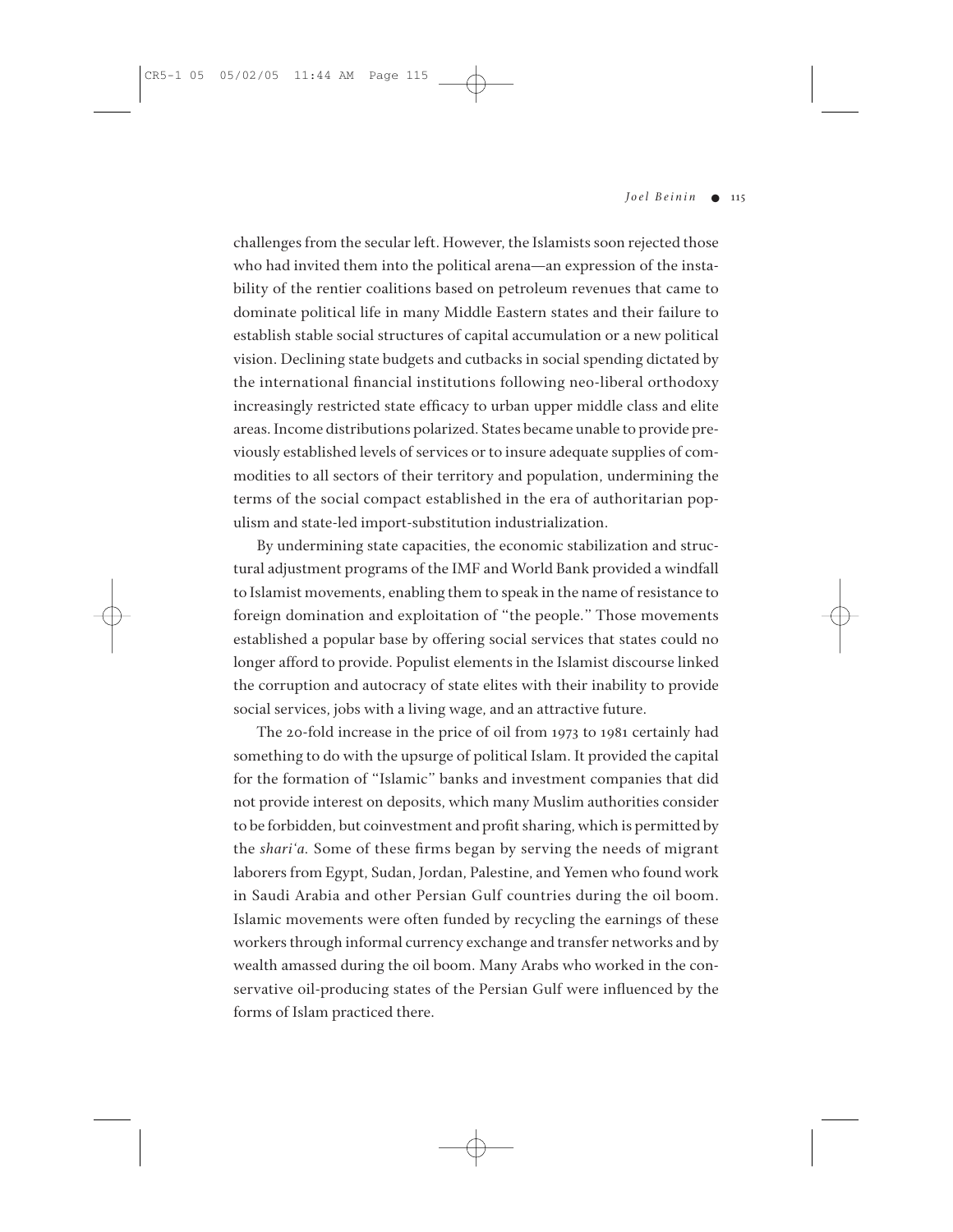A second wave of Islamist movements in the late 1980s and 1990s was propelled by the collapse of oil prices in 1985–86, intensification of stabilization and structural adjustment programs administered by the international financial institutions, and blowback from the anti-Soviet jihad in Afghanistan. Armed insurrections led by "Arab Afghans" who returned to Egypt and Algeria after participating in the anti-Soviet jihad were the most salient forms of Islamist violence in the 1990s. They served to justify the increasingly autocratic practices of those regimes as well as the regimes of their neighbors, Tunisia and Morocco.

Although it clearly had something to do with oil, the Islamist upsurge since the mid-1970s cannot be understood narrowly as a function of petroleum wealth. It was a conceit of modernization theory that Islam was waning in the Middle East and that modernity patterned on the Euro-American model was the inevitable trajectory of the region.<sup>1</sup> Islam has always been present in the array of cultural elements available to define local identities. And in the modern era it has been mobilized for a wide range of contradictory political purposes: in Iran, the Constitutional Revolution of 1905–11 and the Islamic Revolution of 1979; in Palestine, the nationalist revolt of 1936–39 and abstention from PLO-led nationalist activity by the Mujamma' al-Islami (forerunner of HAMAS) in the Gaza Strip in the 1980s; in Algeria, participation in the Front de Libération Nationale (FLN)-led struggle for independence in 1954–62 and opposition to FLN rule in the 1980s and 1990s. In 1956 Egyptian President Gamal 'Abd al-Nasir spoke from the pulpit of al-Azhar mosque to urge his people to fight against the tripartite aggression of Britain, France, and Israel. In 1962 Saudi Arabia, supported by the United States, established the Muslim World League, seeking to raise the banner of Islam in opposition to Arab nationalism and Arab socialism epitomized by 'Abd al-Nasir. Political Islam is not only a family of "antisystemic movements," in the terminology of Arrighi, Hopkins, and Wallerstein (Arrighi, Hopkins, and Immanuel 1989). It may be systemic or anti-systemic. In the era of neo-liberal economic restructuring, it has been both simultaneously. This is clearly evident in Egypt, which as the most populous Muslim majority country in the Middle East and the intellectual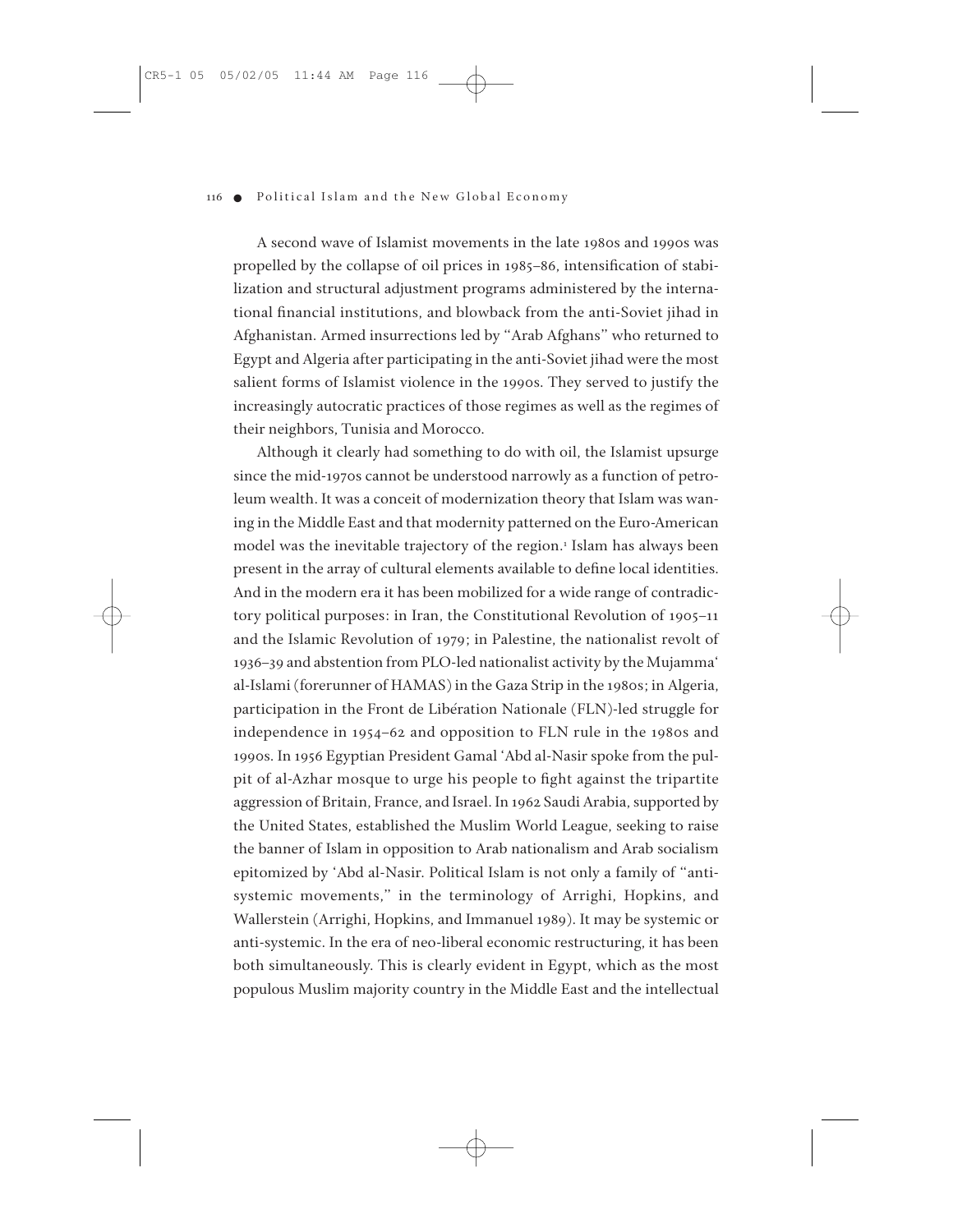and organizational center of gravity of Sunni Arab political Islam constitutes an appropriate case study to illustrate this argument.<sup>2</sup>

# **I SLAMISM AND THE R OLLBACK O F N ASIRISM IN E GYPT**

In 1954 hundreds of Muslim Brothers were arrested and the society was banned following an attempt by one of their number to assassinate President Gamal 'Abd al-Nasir, the leader of the Free Officers who overthrew the Egyptian monarchy on 23 July 1952. One of their most influential leaders, Sayyid Qutb, was released from jail in May 1964. In 1965 he joined and perhaps became the leader of an effort to reconstitute the Society of Muslim Brothers. Qutb's stature grew after the regime executed him in 1966, alleging that the "1965 organization" sought to overthrow the regime with arms supplied from Saudi Arabia.

Anwar al-Sadat was close to the Muslim Brothers before he joined the Free Officers. In 1970 he succeeded 'Abd al-Nasir as president of Egypt. Almost immediately he began to redefine Egypt as a state of "science and faith."

Osman Ahmad Osman—a multimillionaire with business interests in the public and private sectors, a power broker in the ruling National Democratic Party, and a member of the president's family through the marriage of their children—was perhaps the second most powerful man in al-Sadat's regime. As a pupil in the Isma'iliyya primary school, Osman was taught by the founder and first general guide of the Society of Muslim Brothers, Hasan al-Banna. Osman joined the society, and although he dropped his official membership after graduating from university, Osman remained spiritually connected, continued to pay dues, and lavished public praise on the Brothers. After the 1954 assassination attempt, Osman persuaded 'Abd al-Nasir that Muslim Brothers would be less threatening to the regime if his Arab Contractors Company provided them with lucrative employment in its Saudi and Kuwaiti branches ('Uthman 1981, 359, 363, 364).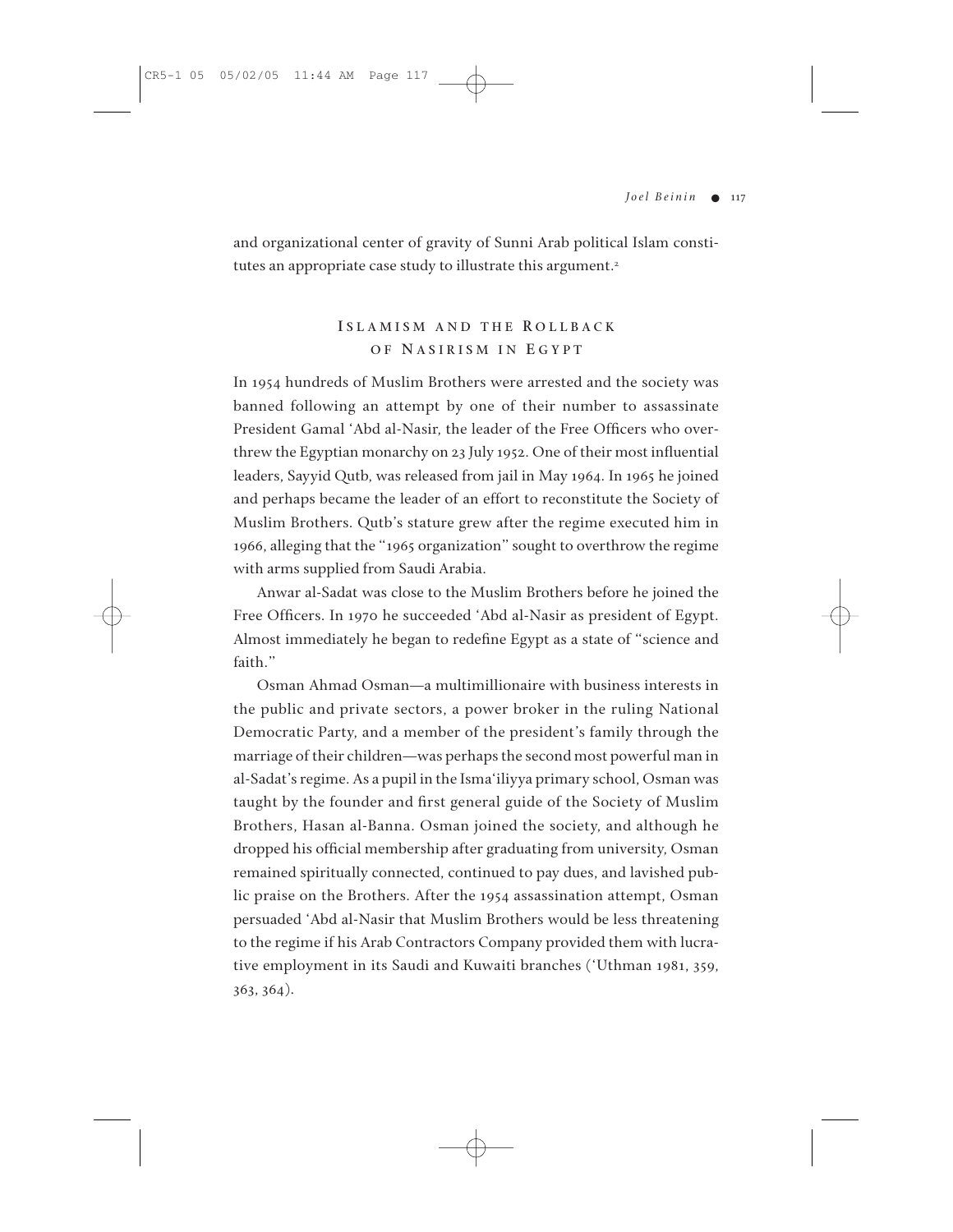As part of al-Sadat's strategy to roll back Nasirism and reorient Egypt towards the West, he began to free jailed Muslim Brothers in 1971 and invited the exiles in Saudi Arabia and the Gulf to return to Egypt. Neither al-Sadat nor his successor, Husni Mubarak, offered full legal recognition of the Muslim Brothers. Nonetheless, all the Brothers were released from prison by mid-1975. In 1976, publication of the weekly *al-Da'wa* (The Call) was resumed without official acknowledgement that it was published by the Muslim Brothers, although this was common knowledge.

The Brothers had developed sharp differences over the ideas advanced by Sayyid Qutb in *Ma'alim fi al-tariq* (Signposts or Milestones), the first drafts of which began to circulate in prison in 1962. Shukri Mustafa led those who adopted Qutb's view that Egypt was a state of unbelief and that the Brothers should withdraw from society to strengthen themselves and prepare for an active struggle to establish a proper Islamic state. After his release from prison, Mustafa established the Society of Muslims (Jama'at al-Muslimin), better known as the Takfir wa'l-Hijra group—meaning roughly to retreat from a society of unbelief.

The old guard leadership of the Muslim Brothers rejected this notion and affirmed their historic position that through preaching (*da'wa*), nominal Muslims could be brought to a higher state of commitment and practice. In 1969 the society's second general guide, Hasan al-Hudaybi, wrote a strong riposte to Sayyid Qutb: *Du'a, la quda* (Preachers not judges). Al-Hudaybi repudiated the violence employed by the Brothers' Rovers in 1947–49 and probably in 1954. 'Umar al-Tilimsani, who became general guide in 1973, shared these views.

A third current, eventually joined by Shukri Mustafa, argued based on the thought of the late-medieval jurists Ibn Taymiyya and Ibn Qayyim al-Jawziyya that a Muslim state not ruled by *shari'a* law was a *jahili* (pre-Islamic pagan) society against which a jihad could be launched (Kepel 2003, 26–102; Mubarak 1995, 82–105).

A militant student movement led by Marxists and Nasirists and sharply critical of Anwar al-Sadat's failure to liberate the occupied Sinai Peninsula despite having declared 1971 "the decisive year" was in the forefront of Egyptian university politics in the early 1970s. To diffuse this criticism of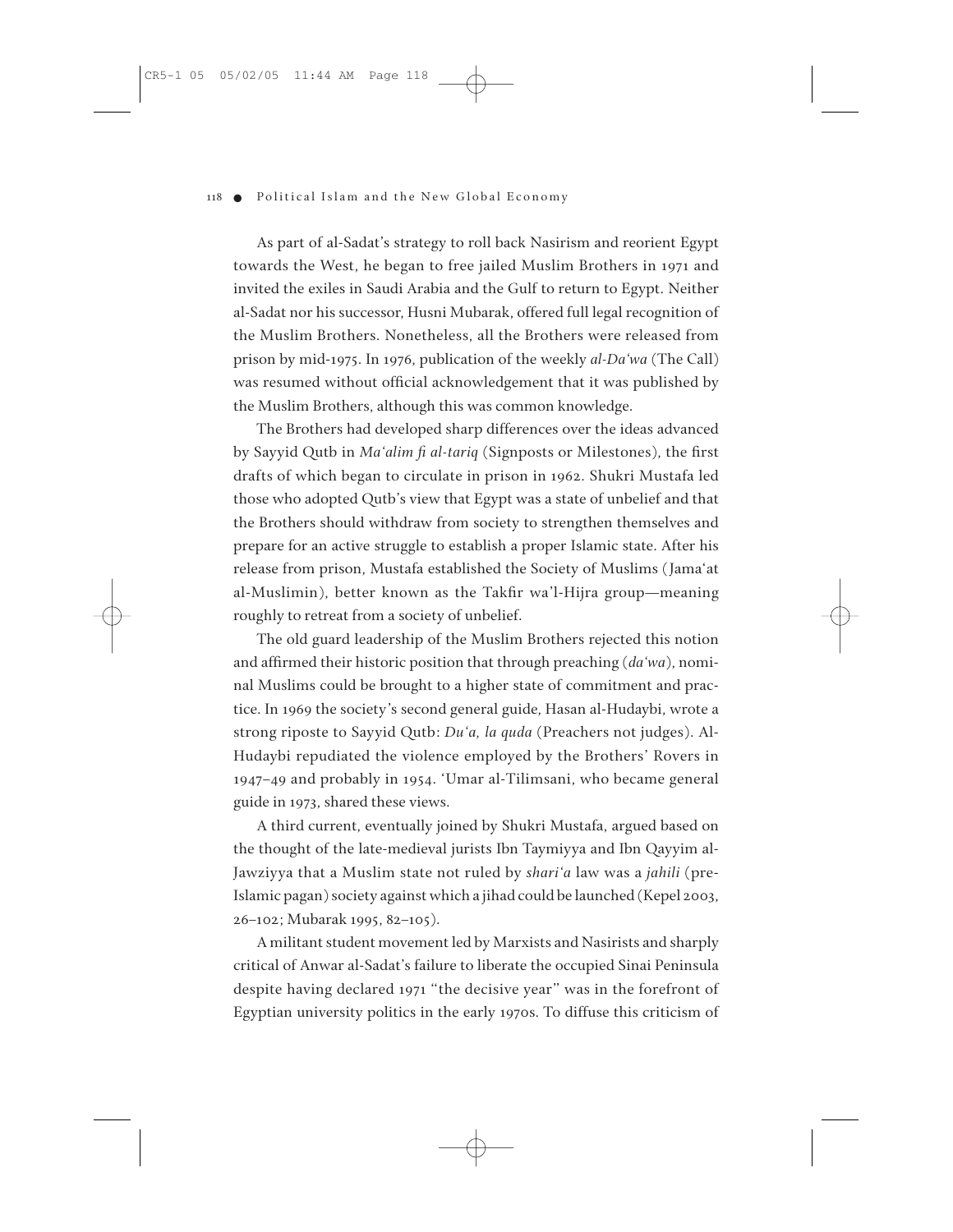his regime, al-Sadat delegated Muhammad Osman Isma'il to encourage the formation of Islamic student groups on university campuses (Mubarak 1998, 123–40; Abdo 2000, 117–18, 121–22).

By 1976, this loose network of groups had successfully dislodged the left from its dominance in student politics by a combination of intimidation, physical force, and provision of services like cheap photocopies of textbooks and transportation for women who wore the *hijab* (a headscarf or more elaborate covering). At first, the student Islamic groups did not have a clear political orientation. A number of them came to embrace withdrawal from society or jihadist doctrines and joined the marginal groups that committed extravagant but strategically hopeless acts of violence: the Technical Military Academy group inspired by the Jordanian-based Islamic Liberation Party (in 1974) and the Society of Muslims (in 1977) (Ibrahim 1980; Kepel 2003, 141–56).

Some student radicals joined the Jihad organization that assassinated Anwar al-Sadat in 1981. Jihad's roots were in the Islamic group at Asyut University in Upper Egypt led by 'Umar 'Abd al-Rahman and Karam Zuhdi. In 1979–80 the Asyut student-based group united with a Cairo-based group led by 'Abd al-Salam Farag, remnants of the two organizations that had been smashed in 1974 and 1977, and other small regional societies. Because the assassination of al-Sadat did not result in a general uprising, as they hoped, some elements of Jihad disavowed the strategy of immediate armed struggle, although they did not oppose it in principle. In 1984 they broke away and readopted the name Islamic Group (in the singular). Some of their members migrated to the urban fringes of Cairo. A faction of Jihad members with a global perspective wanted to engage with the "greater" enemy. Many of them followed Ayman al-Zawahiri to conduct jihad in Afghanistan, activity sanctioned by the regime until 1991 (Auda 1994, 382; Mubarak 1998).

The available evidence does not establish any connection between the violent groups of 1974–81 and the Society of Muslim Brothers, except that some of the radical leaders were former Brothers. The Muslim Brothers invested substantial effort to win over the members of the student Islamic groups, as the generation that emerged from prison had few younger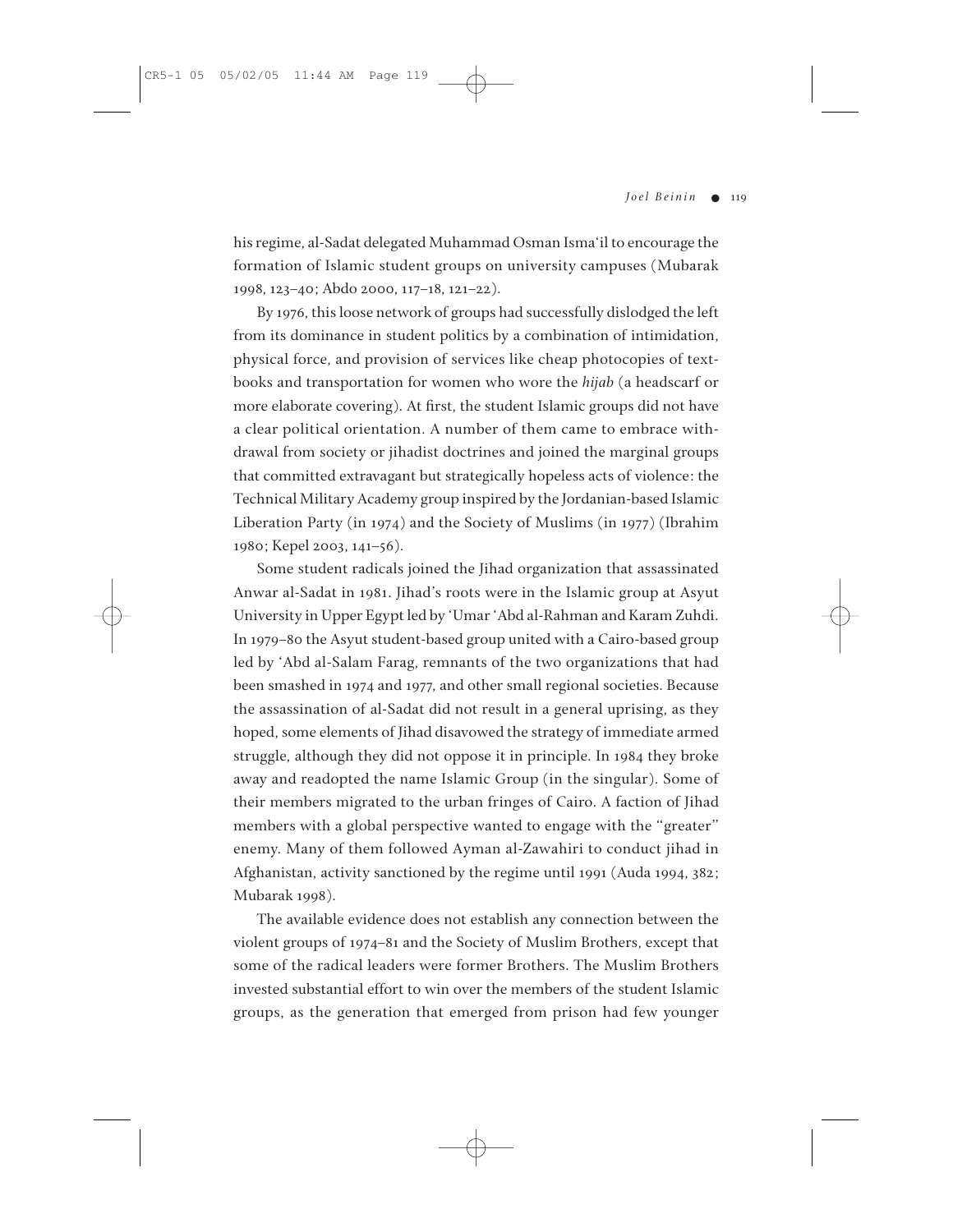followers. The older Brothers debated and publicly criticized the student radicals; eventually, many student Islamists did join the society (al-Tilmisani 1985, 175–81).

After proclaiming victory in the 1973 Arab-Israeli War, al-Sadat felt he had established sufficient legitimacy to announce his intention to reorient Egypt's economic and political life. His April 1974 "October Working Paper" announced the new open door (*infitah*) economic policy, which became the emblem of the demise of Middle Eastern state-led development and economic nationalism. Despite this and other grand pronouncements, there was little structural change in the Egyptian economy in the 1970s and early 1980s (Richards 1991). The end of the oil boom in 1985–86 and the explosion of third world debt—signaled regionally by the 1978 Turkish foreign exchange crisis and globally by the 1982 Mexican default—made Egypt more vulnerable to pressures from its small entrepreneurial class, the U.S. government, and the international financial institutions, resulting in more intense social conflict and ultimately a more decisive transition to the new economic order following the 1991 Gulf War.

The open door policy allowed a new class of importers, financiers, middlemen, and profiteers to form. Some of its members were self-made; others used the assets and connections available to them as managers of public enterprises. Yet others revived and reconfigured the fortunes of monarchyera elite families. A substantial fraction of this "*infitah* class" had an Islamist cast. By 1980 elders of 8 of the 18 families who dominated Egypt's private sector were affiliated with the Muslim Brothers. Economic enterprises linked to the society, many concentrated in real estate and currency speculation, may have constituted as much as 40 percent of the private sector (Sa'id Imam 1987, 205, 211, 280–309).

The leadership of the Muslim Brothers in the 1970s and 1980s was associated with old-money and landed families, a tendency that began when Hasan al-Hudaybi became general guide in 1953. The family of his successor, 'Umar al-Tilmisani, owned 300 *feddans* (acres) and seven houses. Al-Tilmisani's deputy and eventual successor as general guide, Mustafa Mashhur, came from a wealthy landowning family in Sharqiyya province. The prominence of such figures led Robert Springborg to conclude, "It can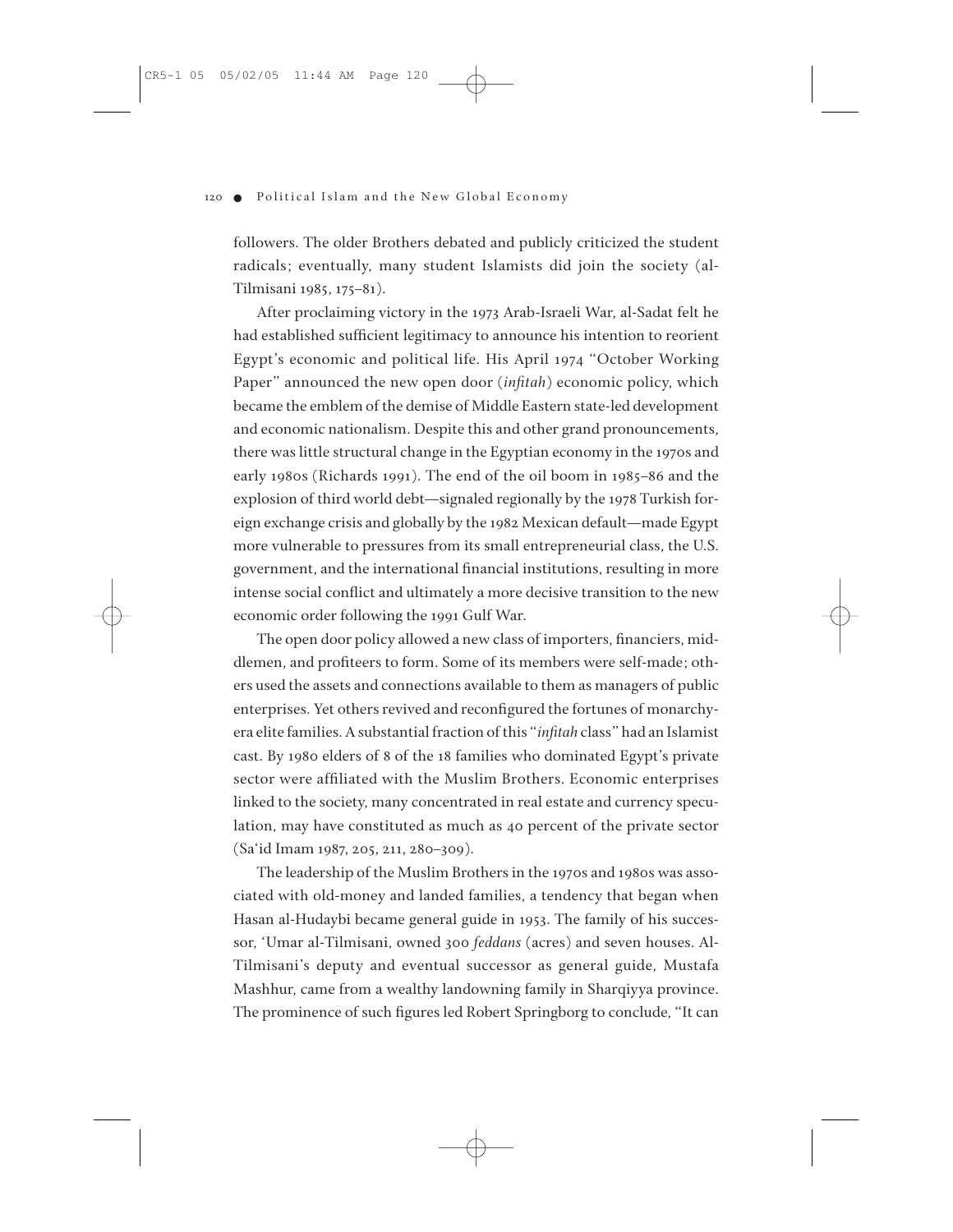reasonably be claimed that those currently in control of the Muslim Brothers are of the Islamic *infitah* bourgeoisie who 'bought' the organization with resources acquired through collaboration with the Sadat regime" (Springborg 1989, 236).

A substantial fraction of Egypt's emergent Islamic business class, especially those linked to old money and power, invested in banking and financial services—one of the first sectors of the economy to exploit the open door policy. The Faisal Islamic Bank was established in 1977 by Prince Muhammad Ibn Faisal of the Saudi royal family. One of the founders of its Egyptian branch was 'Umar Mar'i, a member of an old landed family. 'Umar's half-brother, Sayyid Mar'i, was related to Anwar al-Sadat by marriage. 'Umar had been jailed as a Muslim Brother by 'Abd al-Nasir and recruited others from a similar background to work in the bank (Springborg 1989, 65). By 1985, Faisal Islamic Bank and its smaller competitor, the Islamic International Bank of Investment and Development, held 16.8 percent of the deposits in Egypt's commercial banking system (Moore 1990, 236). The share of deposits in Islamic banks declined in the late 1980s, probably due to nervousness about the government's investigation of the Islamic investment companies.

The Islamic investment companies constituted another sector of the new Islamist business class. In the mid-1980s there were nearly 200 such firms of various sizes organized as individual proprietorships and joint-stock companies; perhaps one million Egyptians had invested in them. Estimates of their total assets vary from £e 20–60 billion based on little publicly available evidence. Minister of Social Affairs Amal 'Abd al-Rahim Osman claimed a figure of £e 24 billion (Moore 1990, 238). The six largest, in decreasing order, were Rayyan, Sharif, al-Sa'd, al-Huda, Badr, and al-Hilal.

The principal source of capital of these companies was Gulf oil wealth. Rayyan began operating in Saudi Arabia in 1978 by collecting deposits and repatriating funds from migrant workers. In 1982 Fathi, the oldest of the three Rayyan brothers, returned to Egypt from Saudi Arabia and led the establishment of the Rayyan firm, which soon became the largest of Egypt's Islamic investment companies. Before the big run on the Islamic investment firms in November 1986 Rayyan's capital was estimated at £e 5 billion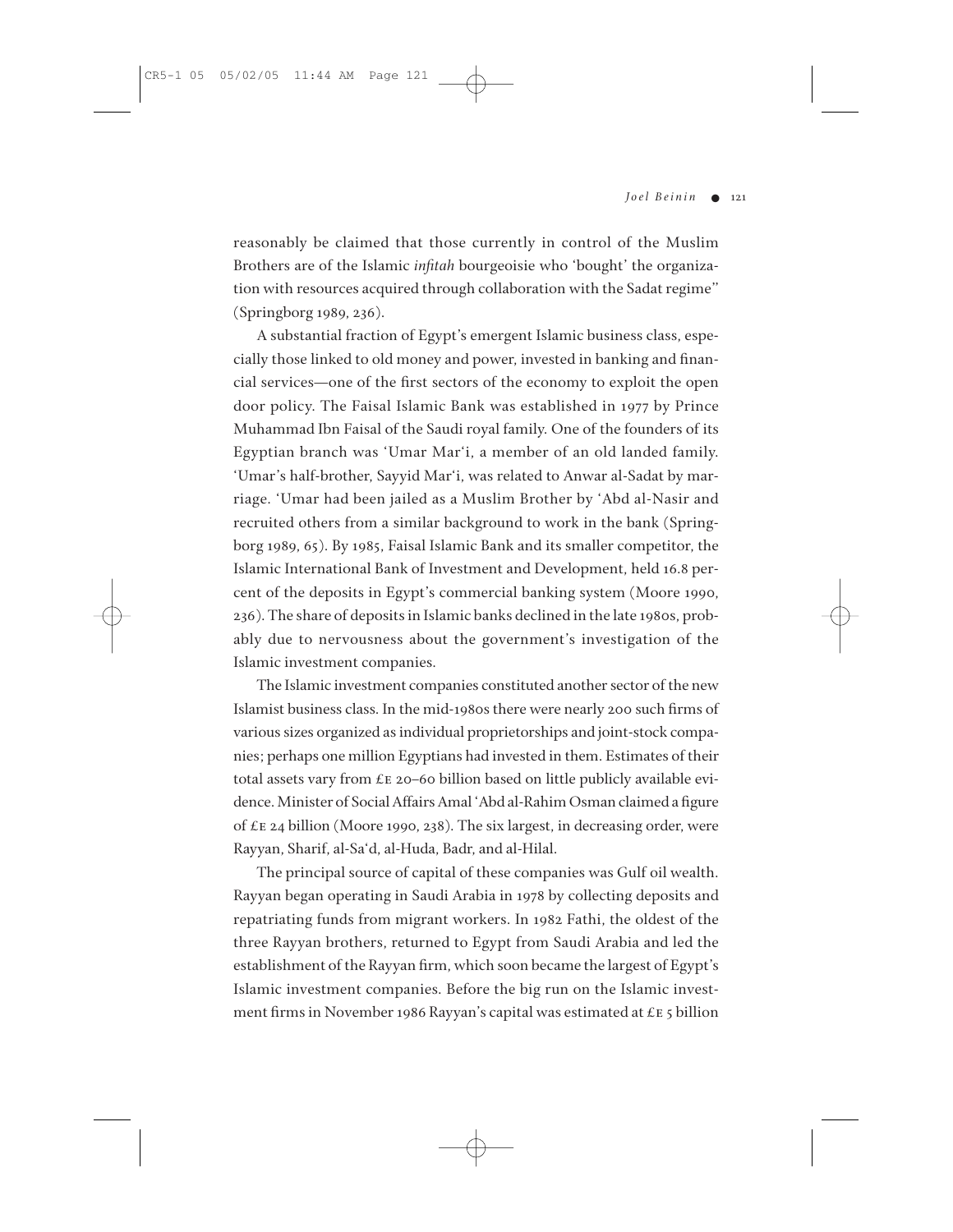(Shuhayb 1989, 29, 60, 80, 84, 98; Springborg 1989, 47, 59). Badr, established in 1980, had similar origins.

In contrast to the elitist Muslim Brothers, the Islamic investment firms were associated with the nouveau riche of the *infitah* era. Fathi Rayyan did not graduate from university. Muhammad Ashraf Sa'd was the son of a lowranking government official. He migrated to France, where he worked as a manual laborer. When he returned to Egypt in 1986, he had become more devout (Springborg 1989, 47). 'Abd al-Latif Sharif, founder of the second largest of the Islamic investment firms, had been a member of the Society of Muslim Brothers and was imprisoned by 'Abd al-Nasir. After his release from prison by Anwar al-Sadat, he accumulated capital by establishing a plastics and construction company based in Alexandria (Shuhayb 1989, 60).

Nonetheless, the owners and managers of the Islamic investment companies generally did not belong to the Society of Muslim Brothers or other Islamist organizations, although relations were generally supportive. The Islamic investment companies engaged in a Muslim moral economy discourse using the concepts of equity, mutual obligation, and responsibility. But it is unclear how devout some of the principals of these firms actually were. Rayyan boasted that it had many Christian and two Jewish investors (Springborg 1989, 48). Clement Henry Moore suggests that "The entrepreneurs wrapped themselves in Islam in the manner that U.S. presidential candidates use the American flag" (Moore 1990, 250).

Despite the humble origins of several of the founders, the Islamic investment companies were politically well-connected. Former Minister of Interior Nabawi Isma'il was on the board of Rayyan (Springborg 1989, 52). Osman Ahmad Osman was a big supporter of the Islamic investment companies. He offered both business partnerships and financial advice, particularly to the Rayyan and Sharif firms (Shuhayb 1989, 138–139). Both the opposition Labor Party, which began to adopt Islamist positions in 1984, and the secularist Wafd supported the Islamic investment firms when they came under investigative scrutiny (Shuhayb 1989; 142, 146).

The Central Bank of Egypt began trying to audit these firms and regulate the movement of their assets in November 1986. Most of the Islamic investment firms collapsed in May 1988, one month before the enactment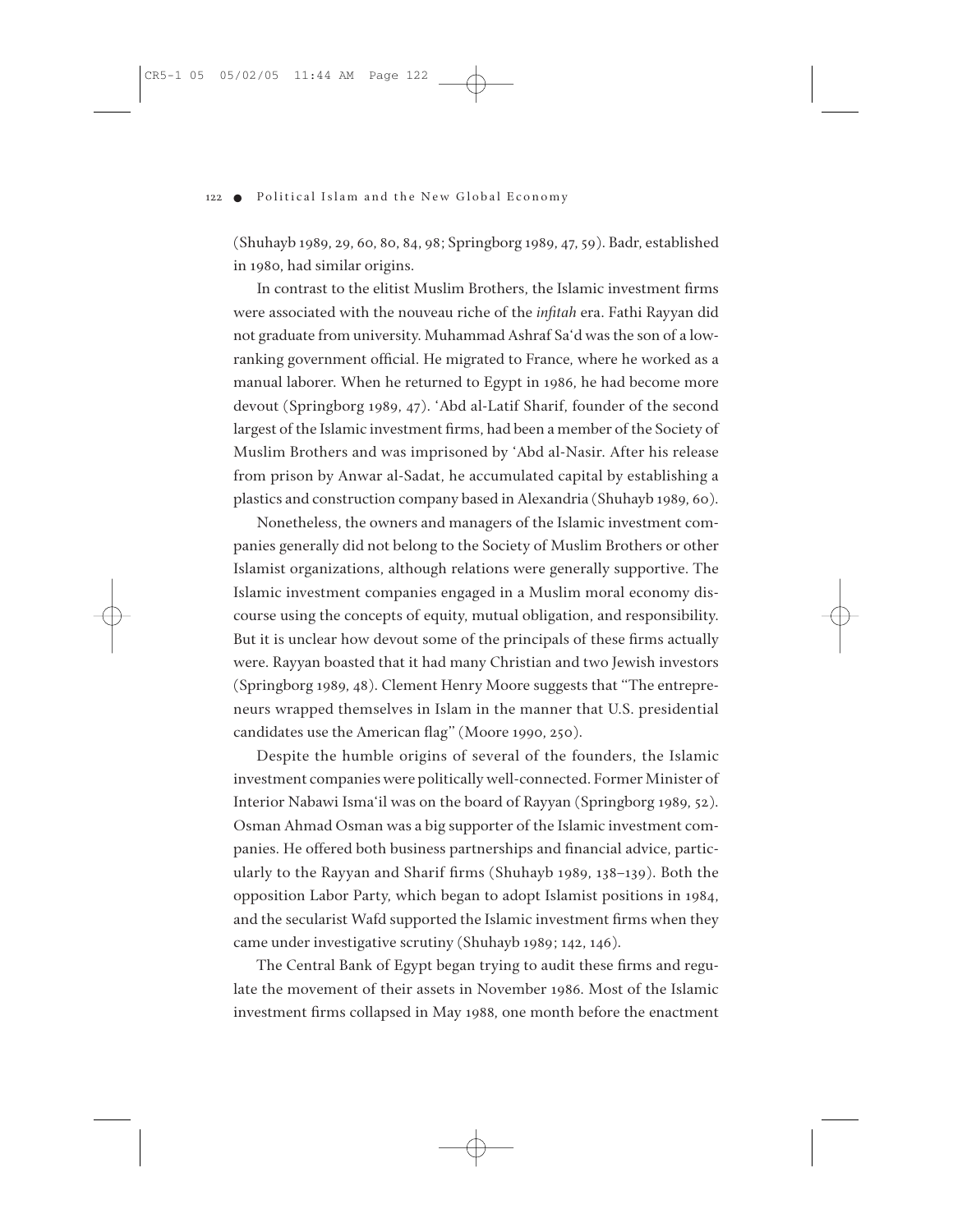of a new investment law. However, it is not likely that the government was motivated purely by the desire to uphold financial transparency.

In June 1985 Islamist radicals attempted to assassinate President Husni Mubarak. This was followed by a rash of fire bombings of video rental stores, attacks on Christians in several provinces in 1986 and 1987, and three attempted assassinations of prominent pro-regime personalities in 1987. The Mubarak regime suspected, though it never provided evidence, that these activities were financed by funds laundered through the Islamic investment firms and came to regard them as subversive institutions that had to be crushed.

A third sector of the new Islamic business class is comprised of merchants, manufacturers, labor contractors, and small to medium sized businesses. The largest construction company in Asyut, Tali'at al-Iman (Vanguard of the Faith), was established by the son of 'Abd al-Qadir 'Awda, one of the six Muslim Brothers executed for attempting to assassinate Gamal 'Abd al-Nasir in 1954. The firm requires that its clients be good Muslims with recommendations from persons with "Islamic connections" and that men wear beards and women wear *hijab.* Several Islamic publishing houses, the largest is Dar al-Shuruq, flourished in the 1980s and 1990s. As it became more successful, Dar al-Shuruq began publishing the work of Muhammad Hasanayn Haykal, the most prominent personality in public life associated with the Nasir regime until his retirement in 2003. In Alexandria shoes were traditionally manufactured through a putting out system. The entrepreneurs of this system were close to the Islamist movement, and many of the home workers also became affiliated. Labor contractors who organized seasonal workers to clean canals and repair agricultural infrastructure were commonly affiliated with the Islamist movement (Springborg 1989, 48, 52, 65–67).

# **I SLAMIST P OPULISM AND E GYPT ' S " L UMPEN I NTELLIGENTSIA "**

There is a broad consensus that the armed radical Islamist cadres of 1974–81 were largely comprised of students and recent graduates, especially in the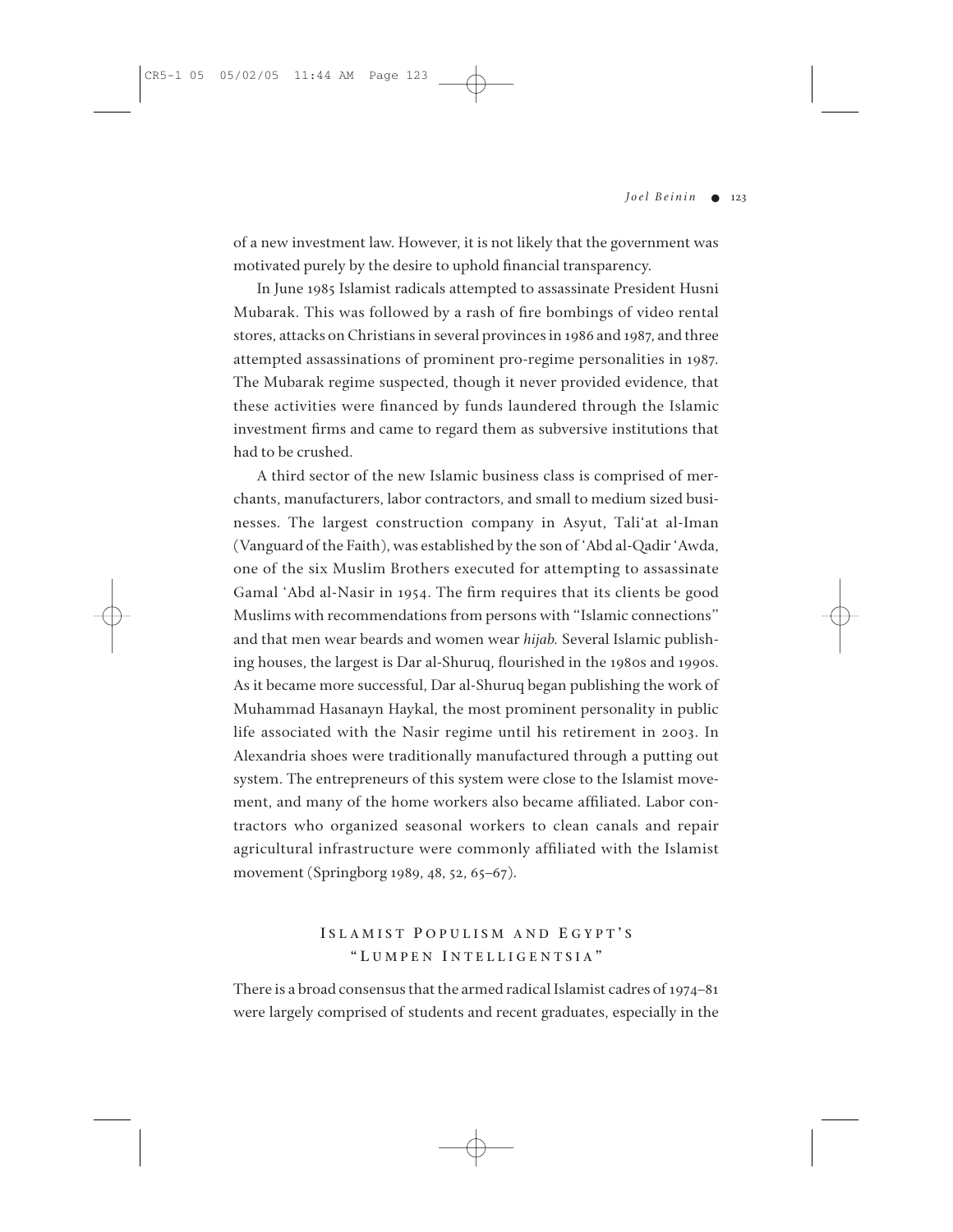elite fields of engineering, medicine, and pharmacy. They hailed from provincial towns, disproportionately from the Upper Egyptian provinces of Minya, Asyut, and Sohag, which have the highest concentration of Copts, and urban shanty towns like Cairo's Imbaba and 'Ayn Shams. Their natal families were stable, and their fathers tended to be middle grade civil servants with no university education. They came to Cairo, Alexandria, or Asyut for university studies. In sum, they were above-average young adults in their twenties from the lower middle class with high motivation and aspirations for upward mobility (Ibrahim 1980, 437–40; Ansari 1984, 131–33; Kepel 2003, 214–22). In the Nasirist era, many of them would have become respectable public sector employees with a middling income.

The number of university graduates nearly tripled from 1975 to 1985. But because of cuts in the state budget and commodity subsidies imposed by the IMF, public sector employment no longer provided wages adequate to marry and raise a family; hence, fewer university graduates sought public sector employment even though they were entitled to a position by law. At the same time, the declining price of oil on the world market from 1982 on reduced opportunities for young men to migrate to oil-rich countries and amass savings to buy and furnish an apartment—the prerequisites of a middle-class marriage. The real unemployment rate in the mid-1980s was well above the official rate of 12 percent and was concentrated among firsttime job seekers with intermediate and university degrees. This "lumpen intelligentsia," as Carrie Rosefsky Wickham dubs them, was deeply aggrieved that despite their hard work and academic achievements they had few prospects for material success. They became the primary social base of the Islamist movement in the 1980s (Wickham 2002, 36–62). The social profile of most Islamist students and recent graduates of the mid-1980s matched that of the armed radicals of 1974–81. But many of them now joined the Society of Muslim Brothers.

Husni Mubarak began his presidency by alleviating the repression that had led directly to al-Sadat's assassination. The 1,300 political prisoners, among them hundreds of Islamist activists arrested without charges a month before the assassination, were released. Opposition press and political parties were given more leeway, and an electoral alliance of the Muslim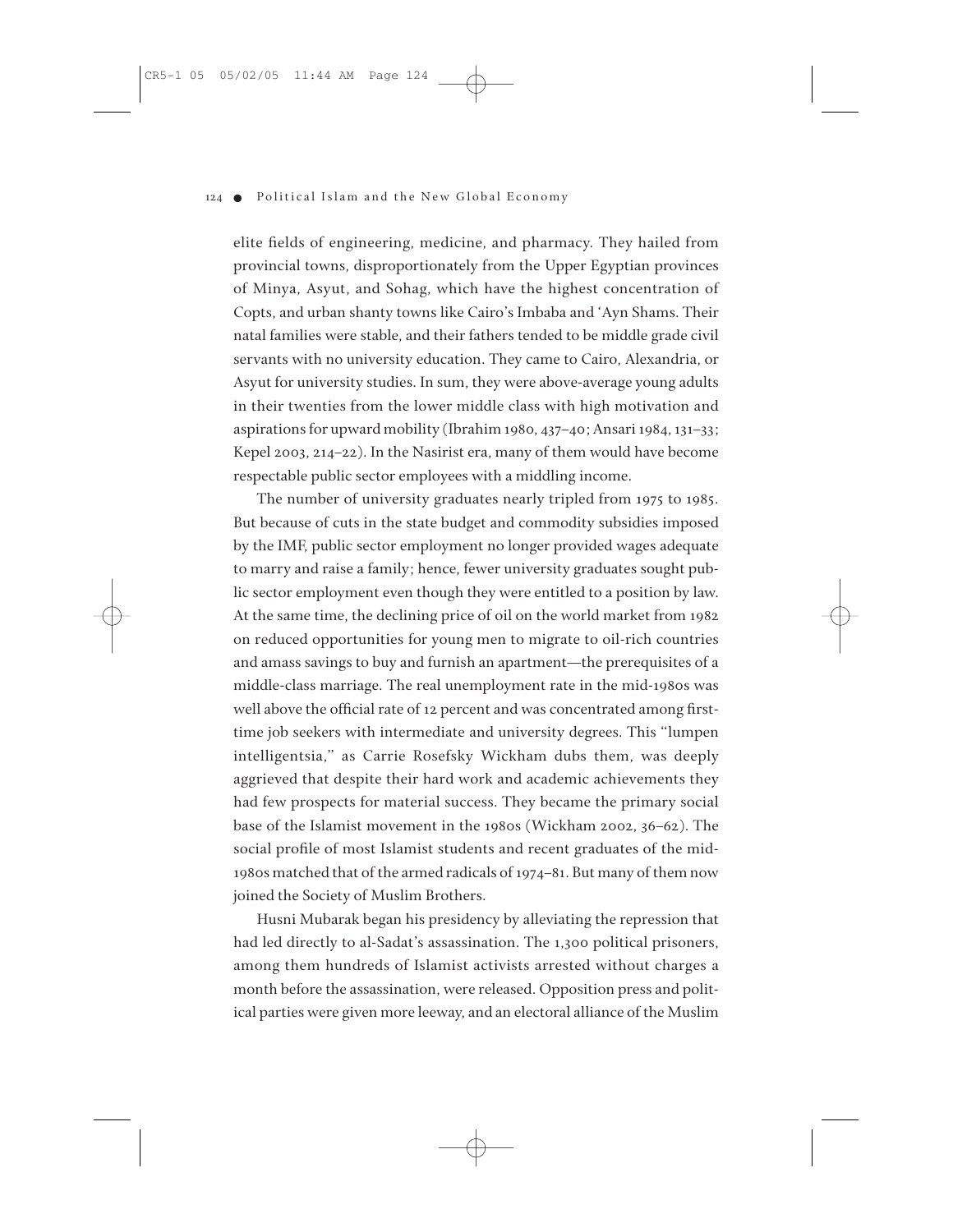Brothers and the Wafd was permitted to participate in the 1984 parliamentary elections. A more ideologically compatible Muslim Brothers-Labor Party "Islamic Alliance" was established in 1987. It continues to this day, though its leaders have been jailed and its newspaper banned sporadically since 1994. A few of the most prominent student Islamist leaders of the 1970s became parliamentary representatives of the Wafd-Muslim Brothers alliance of 1984 or the Islamic Alliance of 1987. Muslim Brothers occupied 38 of the 60 seats won by the Islamic Alliance in 1987, sending a strong signal to the government that they could become a powerful force, even within the constraints of Egypt's autocratic political system.

The Islamic Group launched a broad armed offensive signaled by the assassination of the secularist journalist Farag Fuda in June 1992. The arrest of 'Umar 'Abd al-Rahman in the United States in 1993 led to intensified armed struggle centered in Upper Egypt. The Islamic Group particularly targeted the tourist industry, culminating in a massacre of 58 foreigners and four Egyptians in Luxor on 17 November 1997. The combination of repression and loss of credibility following this incident ended the viability of the jihad option in Egypt.

Working within the framework of the Muslim Brothers, nonviolent propagation of the Islamist message, and organizing to win representation in both the institutions of civil society and the parliament seemed to be the only potentially successful strategy. But as part of its counter-offensive against the Islamic Group, in 1995 the Mubarak regime declared that there were no substantial differences between the Islamic Group and the Muslim Brothers and began to crack down on the Brothers as well. This led some middle-generation Brothers—roughly those who had joined as university students in the 1970s—to seek a less confrontational way to remain in the political game.

The trajectory of Abu'l-'Ila Madi Abu'l-'Ila exemplifies the experiences and perspective of his cohort of Islamist activists. In 1976 he enrolled in Minya University, where he became amir (commander) of the Islamic student association in the Faculty of Engineering and head of the Student Union. In 1978 he was elected vice-chair of the National Egyptian Student Union. The next year he led student protests against the Egyptian-Israeli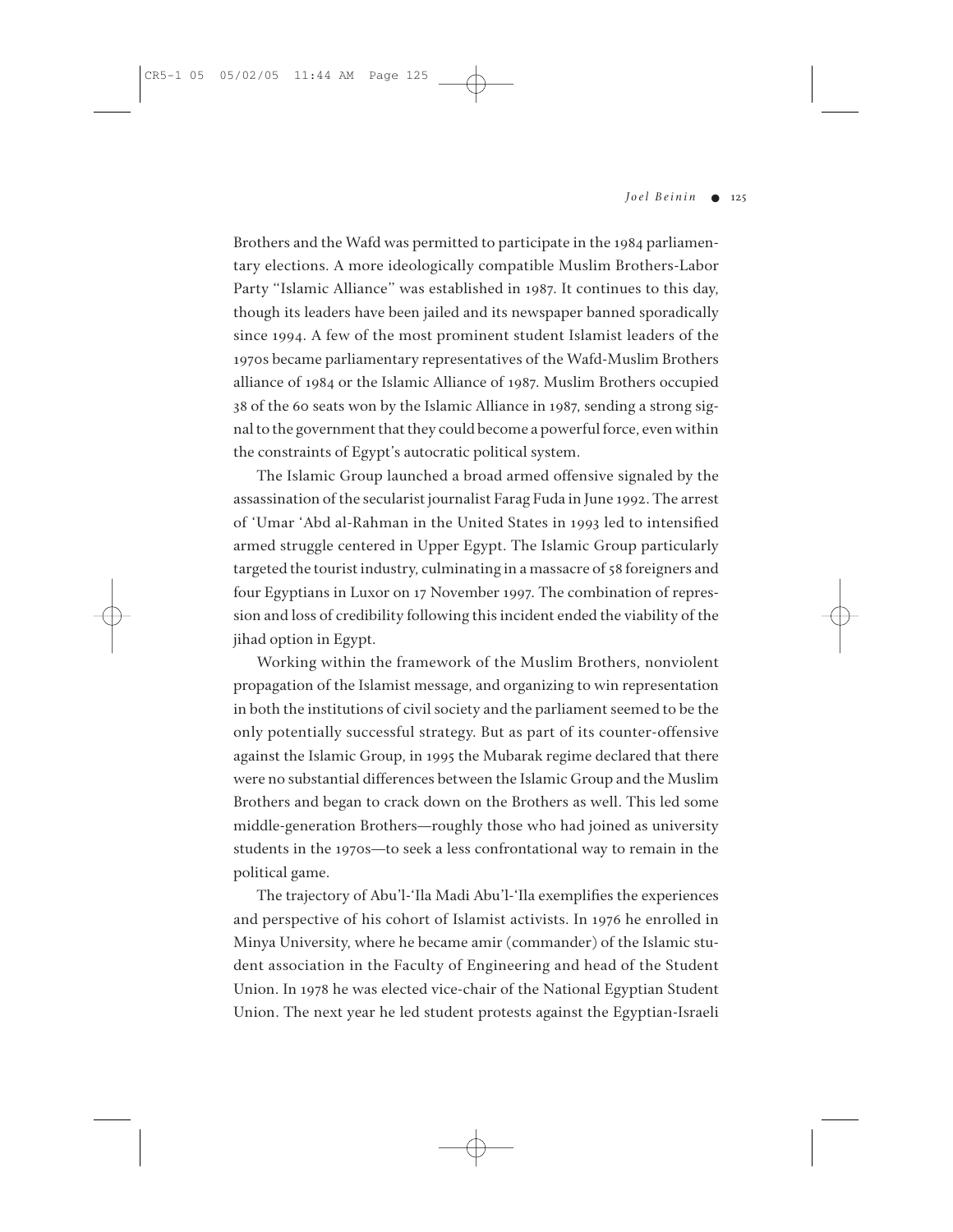peace treaty. Abu'l-'Ila's success as a student politician reflected a broad trend: in 1976 candidates of the Islamic groups won control of 8 of 12 university student unions. In 1979 Abu'l-'Ila joined the Muslim Brothers. In 1988 he was elected assistant secretary-general of the Engineers' Association as a representative of Islamic Trend (see below). In 1996, as state repression against all expressions of Islam not under its control reached its peak, Abu'l-'Ila became one of the founders of the Center Party, which sought to emulate Turkey's Welfare Party and other legal Islamist parties in Yemen and Jordan. Nonetheless, the regime denied legal recognition to the Center Party. Abu'l-'Ila and others were jailed for five months on fabricated charges that the Center Party was a front for the Muslim Brothers. In fact, the leadership of the Brothers strenuously opposed this initiative. In late 1996 Abu'l-'Ila and 15 other middle generation leaders publicly announced their resignations from the society (Wickham 2002, 190, 218; Abdo 2002,  $83-84$ ).

Many recent graduates continued their Islamist activism through neighborhood organizing. Unable to afford housing in central urban districts, they congregated in urban peripheries where they deployed their idealism and professional skills to establish day-care centers, medical clinics, and other services. Young unemployed or underemployed professionals also served as *imams* in the hundreds of private mosques established by the movement (Wickham 2002, 123–24).

The parliamentary success of 1987 led 'Abd al-Mun'im Abu al-Fath, head of the Cairo University Student Union from 1974 to 1977, and other young Muslim Brothers leaders to develop a plan to contest the leadership of Egypt's professional associations. Operating under the banner of the "Islamic Trend" or the "Islamic Voice," they and their allies ran for positions on the executive boards of associations enrolling some two million engineers, doctors, dentists, pharmacists, teachers, commercial employees, agronomists, and others. Most of the associations were in the Islamists' hands by 1992. Islamists also won control of the boards of most university faculty clubs, beginning with Cairo University in 1984 (Wickham 2002, 176–203; Springborg 1989, 227, 228; Abdo 2002, 83–84).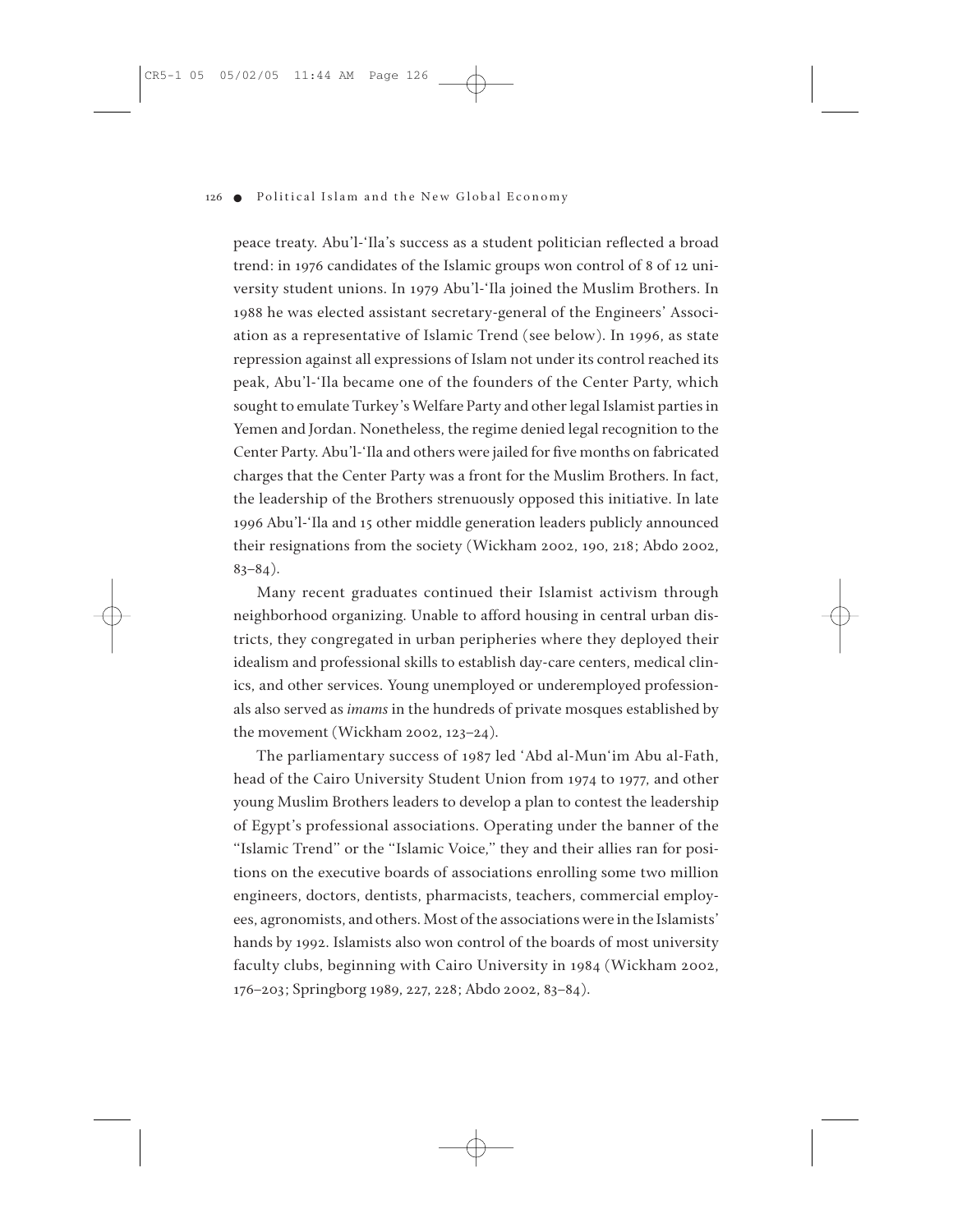Osman Ahmad Osman served as chair of the Engineers' Association from 1979 to 1990 and introduced the social service programs that became the hallmark of Islamist administration of the professional associations. Under his leadership the Engineers' Association established a private hospital, housing projects, a consumers' cooperative, a social welfare fund, group life insurance, and a social club for members. Osman's Islamist successors negotiated an arrangement that allowed engineers to work at their government jobs in the afternoon so that they could take more lucrative private employment in the mornings. The result was a fourfold increase in the aggregate salaries of engineers from 1985 to 1994.

Similar accomplishments won the support of many Copts, who comprise about 30 percent of the members of the Pharmacists' Association. In 1994, with 17,000 of 21,000 eligible voters participating, the Islamic Trend won 17 of 25 seats on the board. The deputy secretary-general of the association, Muhammad 'Abd al-Gawwad, said, ". . . their performance has been excellent . . . [s]o it's not my business to know what they do at night behind closed doors in their Brotherhood offices" (Abdo 2002, 91–93, 100–101). The peak of Islamist success in the professional associations was the capture of the traditionally leftist Journalists Association and the historic citadel of secular nationalism, the Bar Association, in 1992. These victories confirmed the hegemony of Islamism in public culture. In response, the government drafted legislation to make it more difficult for a low proportion of eligible voters to determine the outcome of professional association elections. There was no small degree of hypocrisy in this, as parliaments of the al-Sadat and Mubarak era were routinely installed with an even smaller proportion of the electorate participating than in professional association elections.

The Islamic Trend's message of equity, social justice, moral renewal, and criticism of official corruption and neglect of the common welfare provided a cogent explanation for the social experiences and blocked ambitions of students and recent graduates and was an important factor in their professional association victories (Wickham 2002, 157–62). In a different era they would have been leftists. Indeed, the social profile of those arrested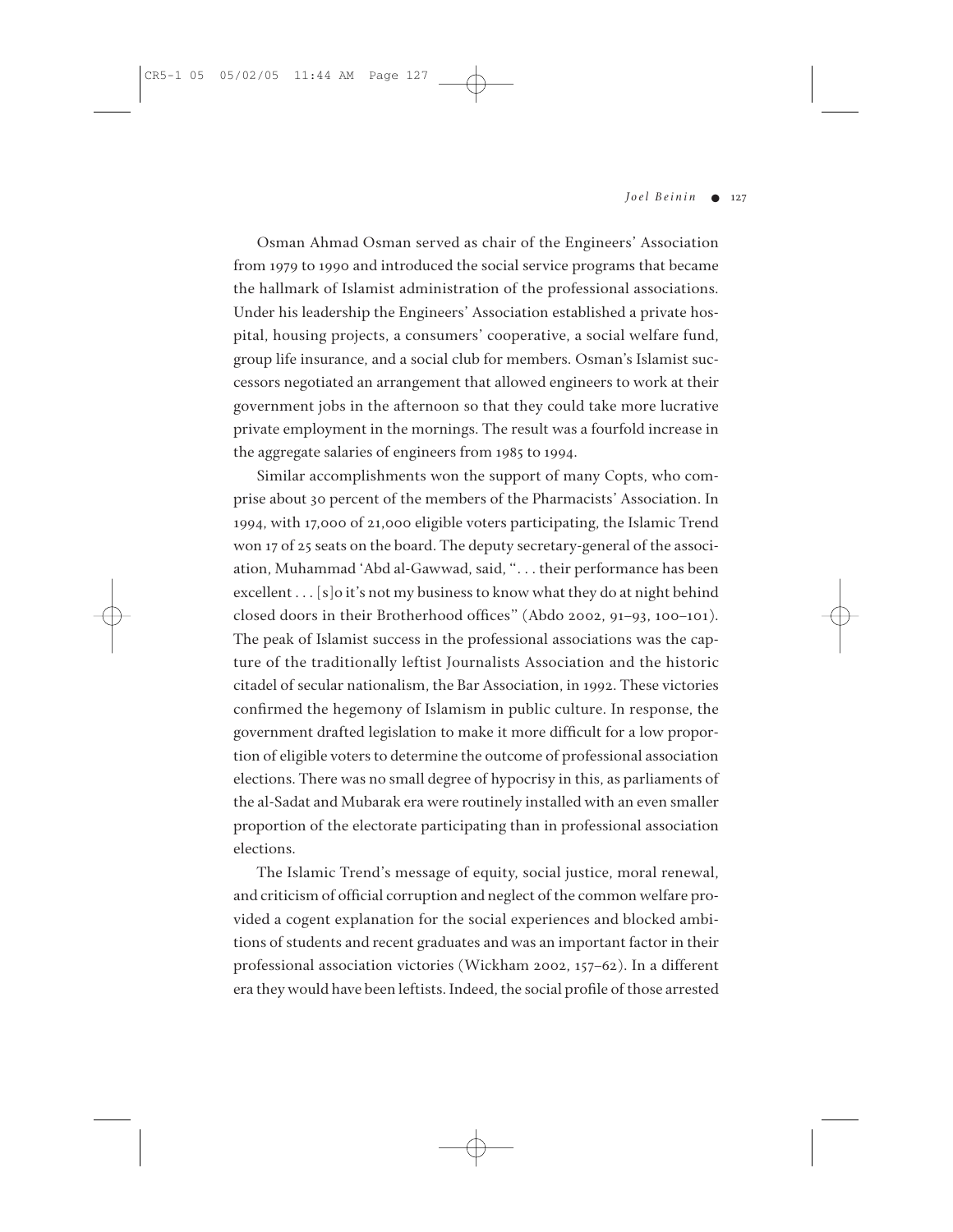as members of illegal communist organizations around this same time resembles that of the Islamist cadres (Ibrahim 1980, 453). Wickham offers this social movement theory explanation for the Islamist successes:

Graduates became Islamists not because of the intrinsic appeal of the *da'wa* but because the networks of its transmission were deeply embedded in urban, lower-middle-class communities; its social carriers were familiar and respected; and its content resonated with the life experience and belief system of potential recruits. (2002, 163)

In a different Turkish class context, Jenny White (2002) terms these social and cultural practices "vernacular politics." Because its appeal was familiar and "resonated with the life experience and belief system of potential recruits," this form of Islamism, unlike that of the armed groups, was often not perceived as politics at all. Abu'l-'Ila Madi Abu'l-'Ila was using a rhetorical device when he declared in a 1977 speech, "There is nothing called religion and politics. We only know religion" (Abdo 2002, 127), but it was a plausible claim for much of his audience. Putting things this way did not require people to embrace anything other than the beliefs they had grown up with.

# **I SLAMIC P OPULISM AND T ERRORISM IN U PPER E GYPT AND THE U RBAN P ERIPHERY**

Many peasants from Upper Egypt migrated to the Gulf oil countries in the 1970s. When they returned, they bought agricultural lands, gave charity to medical clinics, and funded the establishment of local markets—activities that raised their prestige and social status. Their children became the cadres of the Islamic Group, the only Islamist organization with a substantial base in Upper Egypt. When the Islamic Group broke away from the Jihad organization in 1984, some of its cadres migrated to Cairo. The Islamic Group adopted a two-track strategy: providing social services for the poor and conducting an armed struggle targeting Copts, the tourist industry, and state officials. The Islamic Group's calls to redress poverty and injustice—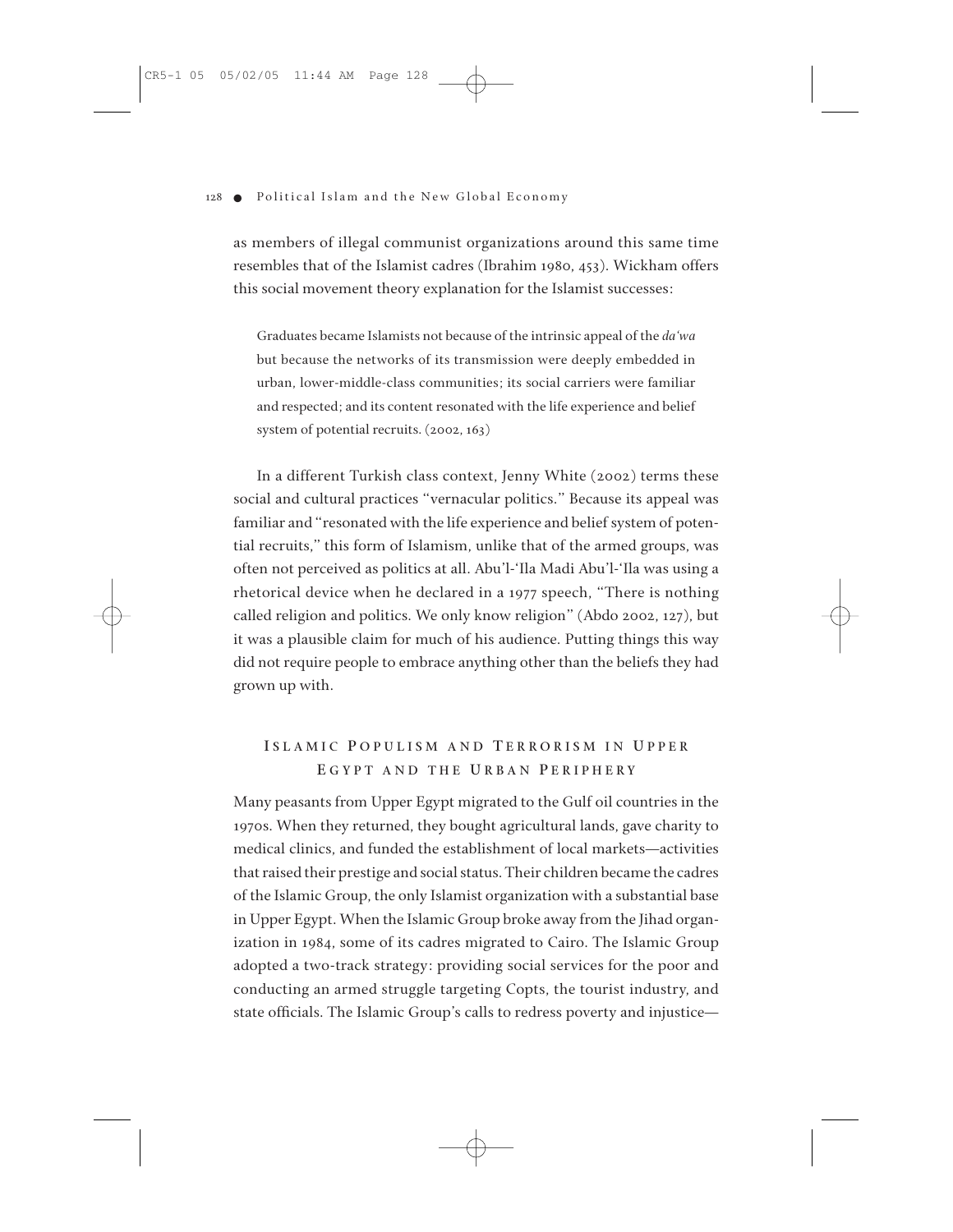expressed in more militant language than the Muslim Brothers-affiliated lumpen intelligentsia employed—provided an Islamic justification for improving the material lot and status of peasants, the lowest stratum in Upper Egypt's social hierarchy, and expressed the grievances of a region neglected by Egypt's Cairo-centered elites. Upper Egyptian popular customs became part of the definition of approved Islamic behavior promoted by the Islamic Group. Although the content was different than the vernacular politics the university graduates of the Muslim Brothers used in the professional associations and similar settings, the style of work of the Islamic Group was similar. Cadres were integrated into their communities through regional and family ties; they delivered needed social services; and they spoke in an accessible language "merging . . . popular values with Islamic traditions" (Ismail 2000, 386–88; see also Fandy 1994; Mubarak 1998; and Abdo 2002, 35–36).

In the 1980s and early 1990s the main bastions of the Islamic Group were Upper Egypt, the Western Munira neighborhood of Imbaba and its adjacent districts, and 'Ayn Shams. Western Munira and 'Ayn Shams are among the 74 "spontaneous" settlements (*'ashwa'iyat*) in Cairo that arose as shanty towns without electricity, water supply, sewage, and other basic services. Their inhabitants typically worked in the informal sector of the economy as craft workers, petty traders, low-level service workers, and especially in construction. Many Upper Egyptian peasants migrated to the urban peripheries of Cairo seeking construction work and other unskilled employment when the construction sector expanded rapidly due to the oil boom. Police records from 1986, 1988, and 1993 and other reports suggest that unlike the armed militants of 1974–81 and the Islamist students and graduates of the 1970s and 1980s, a high proportion of the armed militants of this period were tradespeople in their teens and early twenties with less than a university education hailing from villages or *'ashwa'iyat.* (Ibrahim 2002, 34–36; Medani 2002; Ismail 2002, 382–83, 384).

Imbaba is home to some 800,000 inhabitants—80 percent from Upper Egypt, and one-third Christians, who are generally better off than Muslims. The leader of the Islamic Group there was an illiterate electrician in his thirties, Shaykh Gabr Muhammad 'Ali, who had "the charisma of Ayatollah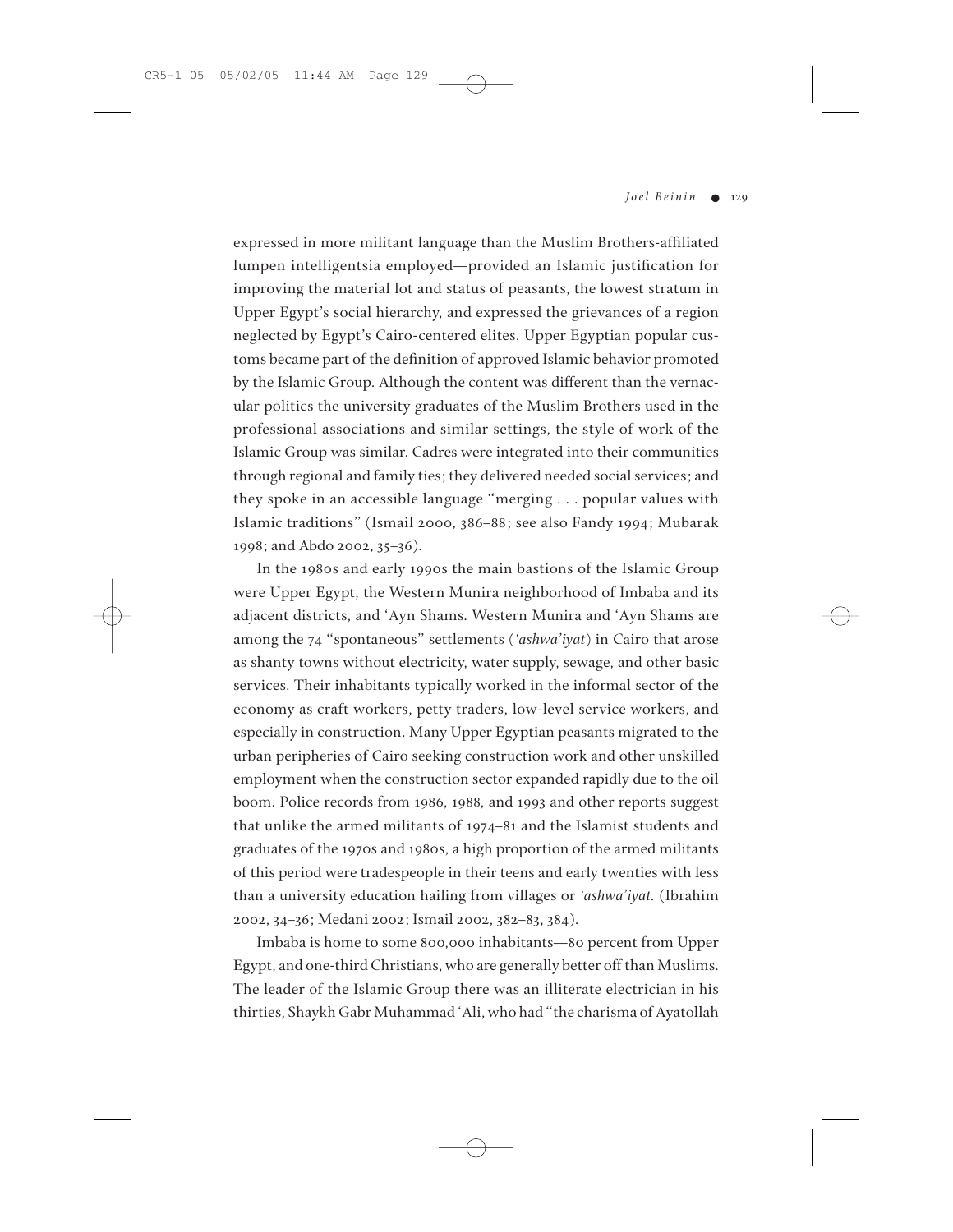Khomeini, the street smarts of a Mafia don, and the empathy of Robin Hood" (Abdo 2002, 20). He ruled "the Islamic republic of Imbaba," as it was known, through a combination of force, dispensation of "Islamic" justice and mediation, and provision of social services. Private mosques, unregulated by the state, formed the organizational infrastructure of the Islamic Group. Some 70 percent of them had some kind of health clinic attached to them. There were also many other Islamic NGOs (nongovernmental organizations).

Some Imbaba construction workers tried to join the Muslim Brothers but were rejected as having insufficient education. The sharp difference between the Muslim Brothers and the Islamic Group was evident in the results of the 1992 local elections. The Muslim Brothers-Labor Party Islamic Alliance won 115 districts nationally. But because the Islamic Group declined to endorse the alliance, it won only six districts in Upper Egypt, the stronghold of the Islamic Group—four in Minya and one each in Asyut and Suhag (Fandy 1994, 624).

Rejected by the Muslim Brothers, many construction labor contractors joined the Imbaba branch of the Islamic Group along with young, unskilled apprentices. The organization of construction firms paralleled the hierarchical organization of the Islamic Group. Contractors were able to offer migrants from Upper Egypt employment and access to spiritual guidance and social services. The Islamic Group found permanent employment for those injured at work and for those of its members who were already registered with state security and could therefore risk being publicly identified (Medani 2000). The adherence of labor contractors, foremen, and unskilled workers to the Islamic Group in Imbaba exemplifies the ability of a populist Islamist discourse to express the grievances of the poor while mediating conflicts that might otherwise have erupted on a class basis. It also demonstrates how the effects of the same political-economic development—the oil boom and bust—enabled groups with apparently contradictory interests to embrace Islamism in the face of the state's neglect of their basic needs.

On 8 December 1992, following a spontaneous demonstration protesting a death sentence meted out to eight Islamists by an Alexandria military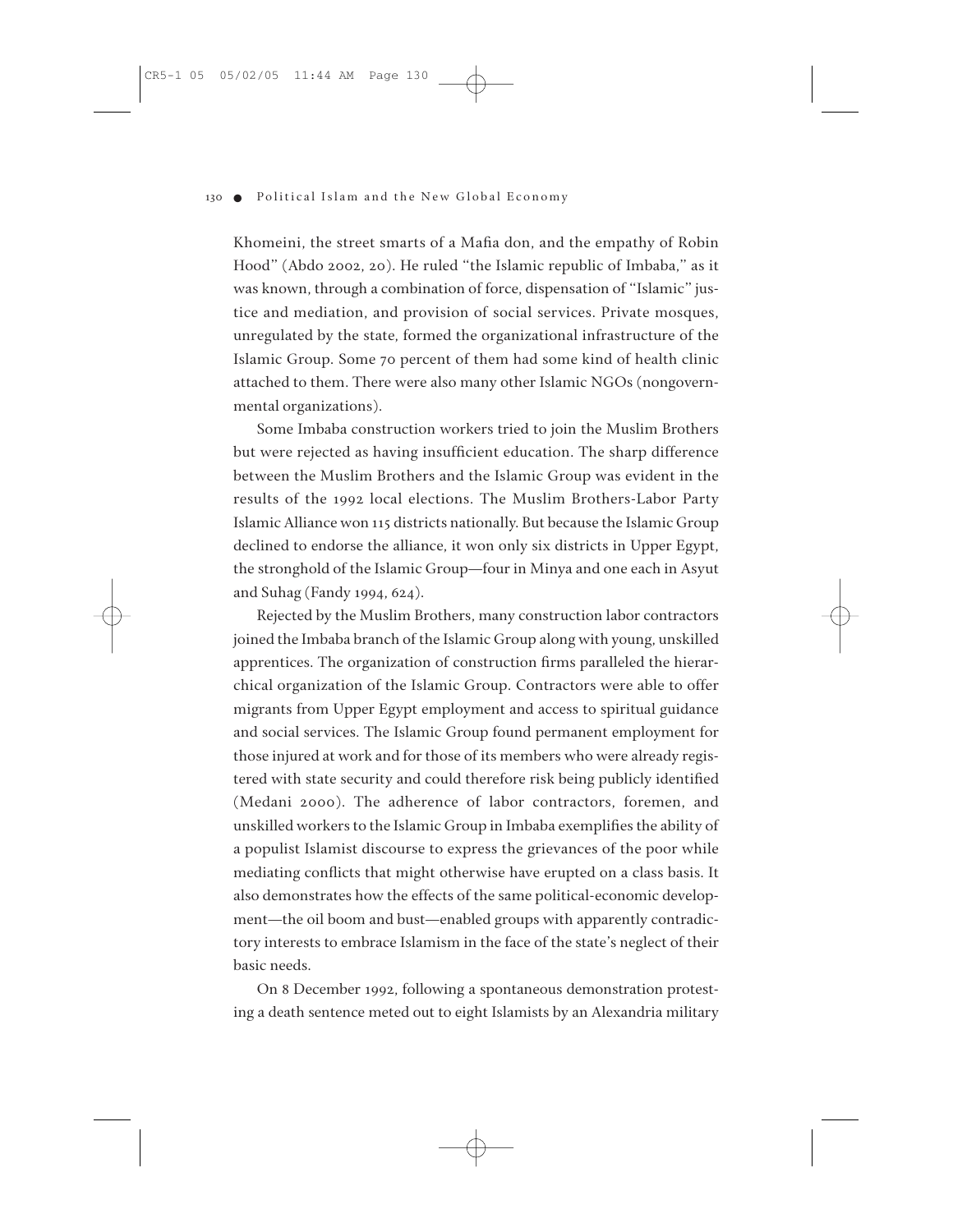court, Imbaba was overrun by at least 12,000 paramilitary police and army troops. They remained for several weeks, arresting and abusing hundreds of residents. Imbaba was at least temporarily returned to the state's control. But in March 1993 the Egyptian Organization for Human Rights issued a report charging that state violence had supplanted Islamist violence in the district (Medani 2000; Abdo 2002, 19–40; Denis 1994, 117–32). The state security apparatus had conducted similar operations in 'Ayn Shams in August and December 1988 to smash the Islamic Group's organization there.

## **T H E I SLAMIC T REND AND THE W ORKING C LASS**

Industrial workers were among the first to protest against the open door policy, although typically they received no organized support from trade union or political leaders. On 1 January 1975, workers commuting to the southern Cairo industrial suburb of Helwan occupied the Bab al-Luq railway station while others sat in at the iron and steel mill in Helwan. At the other end of metropolitan Cairo, textile workers in Shubra al-Khayma proclaimed a solidarity strike and occupied several mills. There were other strikes and collective actions over economic issues during 1975–76 in Cairo, al-Mahalla al-Kubra, Helwan, Alexandria, Tanta, Nag' Hammadi, and Port Said (Baklanoff 1988; 'Adli, 1993, 268; Beinin 1994, 247–70.). The strike and protest movement was concentrated among workers in large public sector enterprises, who had been major beneficiaries of Nasirist state-led development.

Factory workers initiated the explosive demonstrations and riots of 18–19 January 1977, which were sparked by the government's adoption of the recommendations of an IMF mission to cut subsidies on bread, sugar, tea, and other basic consumer goods. This resulted in immediate price increases of 25–50 percent. Students, the unemployed, and others in urban crowds joined in. Many were inspired by Islamist sentiment expressed by the trashing of the casinos on Pyramids Road, long identified by the Muslim Brothers as symbols of foreign-influenced moral dissolution. These were the largest popular collective actions in Egypt since the Cairo fire of 26 January 1952 and came close to toppling the regime of Anwar al-Sadat.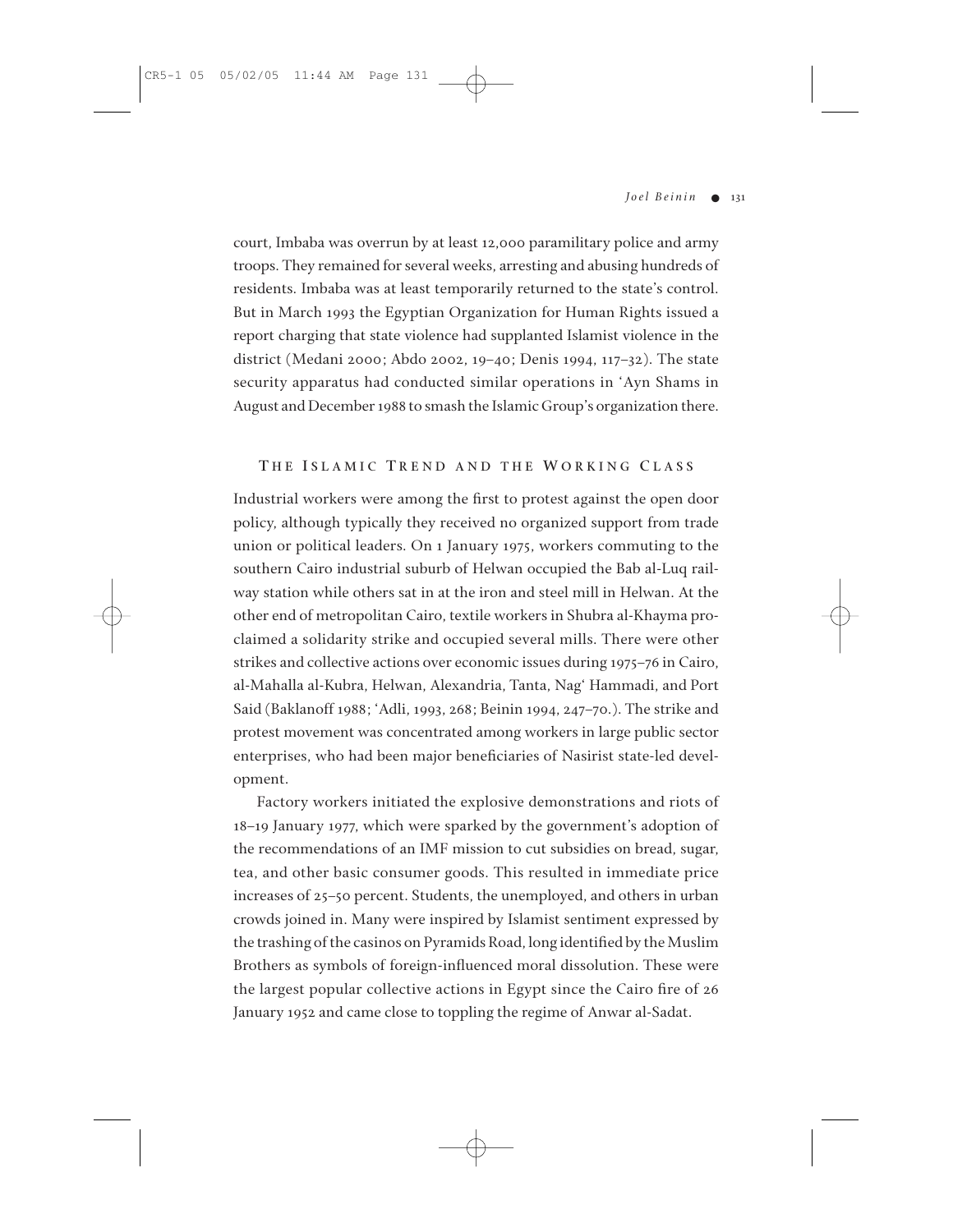The relatively less repressive atmosphere of the early Mubarak era permitted a significant increase in strikes and other workers' collective action. Some 50–75 actions a year were reported in the Egyptian press during 1984–89, surely not a comprehensive tally (El Shafei 1995, 36). The left was an active and sometimes a leading component in struggles involving major confrontations with the state, such as the massive strike and uprising of textile workers in Kafr al-Dawwar in September–October 1984, the strike at the Misr Spinning and Weaving Company in February 1985, the railway workers' strike of July 1986, and the two sit-in strikes at the Iron and Steel Company in July and August 1989. Islamic forces generally avoided such confrontations.

However, the success of the Muslim Brothers-Labor Party candidates in the 1987 parliamentary elections encouraged the Islamic Alliance to participate in national trade union elections for the first time. Much of its trade union work was inspired by the Labor Party's leading ideologue, 'Adil Husayn. Before his death in 2001, Husayn served as general secretary of the party and editor of its newspaper, *al-Sha'b* (The People).3 Husayn held a doctorate in economics and was a former member of the Communist Party. His two-volume critique of Egypt's open door policy advanced a dependency theory analysis whose main elements he continued to uphold despite his embrace of Islamism in the 1980s (Husayn 1982). As reported in *al-Sha'b* on 16 December 1997, Husayn addressed a workers' conference convened to protest the proposed Unified Labor Law, the keystone of the state's effort to ensure a docile labor force for private sector investors. His frame of reference was a corporatist approach to relations between labor and capital similar to ideas advanced by the Muslim Brothers since the 1940s:

Our position derives from our Islamic method which requires equity and justice in the Islamic society we are seeking. Muslims in such a society will be as one body in which the employer will be duty-bound to respect the rights of the workers and workers will be duty-bound to be diligent in their work to build the economy of the *umma* (Islamic community).4

Despite this Islamic point of departure, the electoral platform of the Islamic Trend candidates in the 1991 trade union elections supported the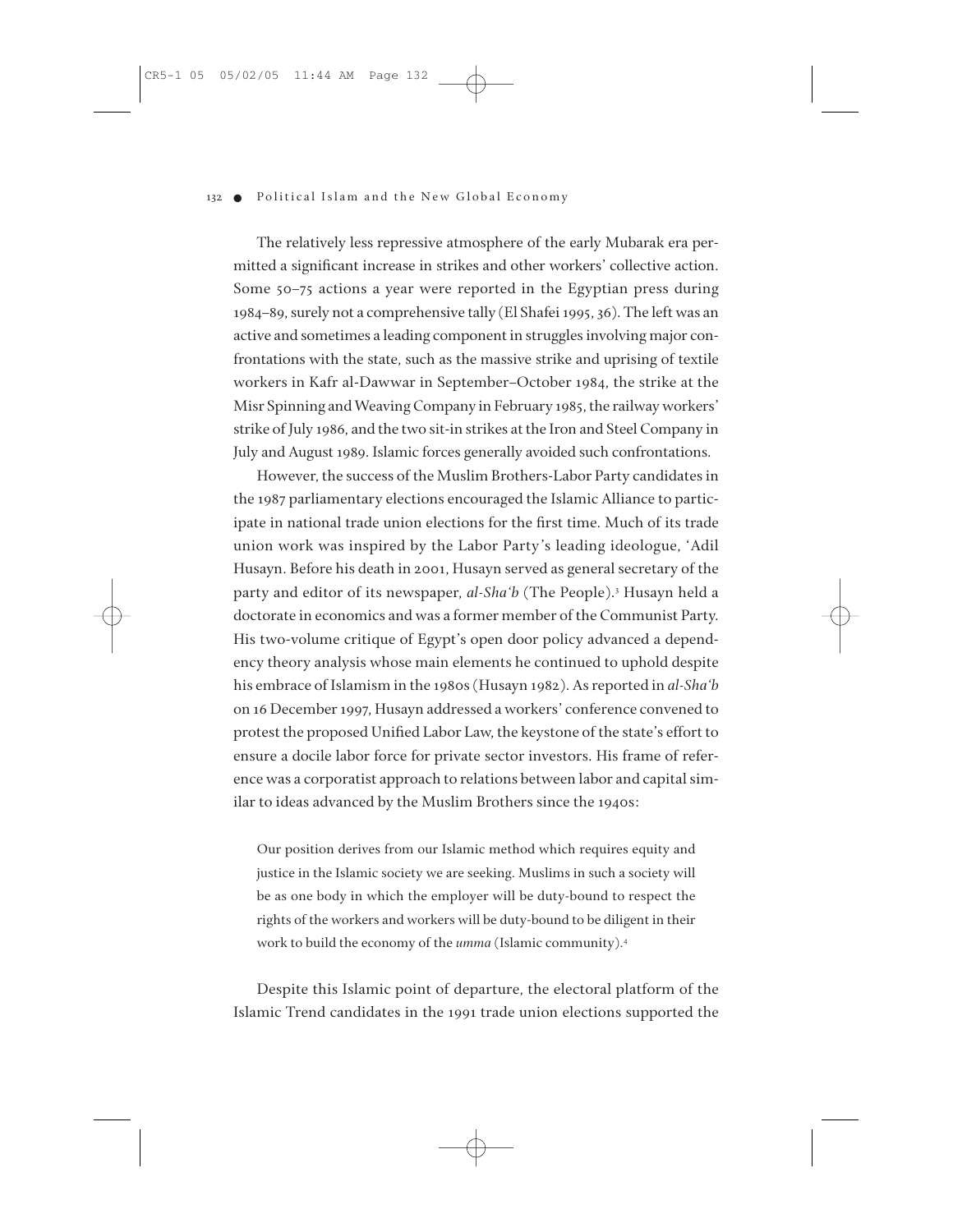right to strike, criticized the neo-liberal economic program for Egypt, opposed government interference in the trade union elections, and opposed the wholesale liquidation of the public sector (see *al-Sha'b,* 10 September 1991). Other versions of the Islamic program attacked the national leadership of the General Federation of Egyptian Trade Unions (GFETU) and demanded the restructuring of the trade union organization so that it could become independent of the government. Islamists also opposed the abolition of consumer subsidies, demanded that wages be linked to prices, and opposed the erosion of free education and health care "and all the other achievements which the 23 July revolution realized for the workers" (*Misr al-Fatat,* 12 September 1991).

These demands appropriate the discourse of the left. The Islamic Trend seemed to agree that the Free Officers' coup of 23 July 1952 established the contours of the national political field, a view the Muslim Brothers had adamantly rejected in the 1950s and 1960s. Considering the right to strike a "human right" (see *al-Sha'b,* 5 April 1994) and invoking Egypt's obligations according to international labor conventions were new positions for Egyptian Islamists, suggesting that they did not entirely reject international law and western liberal discourse. They also indicate the tensions between the views of the wealthy leaders of the Muslim Brothers and the more populist elements of the Labor Party.

Much of the Islamic Trend's opposition to the neo-liberal economic program is laced with gratuitous anti-Jewish rhetoric, suggesting that Israel is exerting pressure on Egypt to sell off the public sector or that "Jewish merchandise" is destroying the life of Egyptian workers (Husayn and al-Bitar 1997).<sup>5</sup> This sort of "racisme de guerre," as the late Maxime Rodinson termed it, has become quite common in Egypt as a result of widespread outrage over Israel's policies towards the Palestinians. But it is more pronounced among the Islamists.

Despite its adoption of demands and symbols associated with the left, in daily trade union work the Islamic Trend usually did not engage in militant collective action. Its policies seem to have been guided by the oftenquoted Qur'anic verse: "God does not change what is in a people until they change what is in themselves." Thus, the program of the Islamic Trend for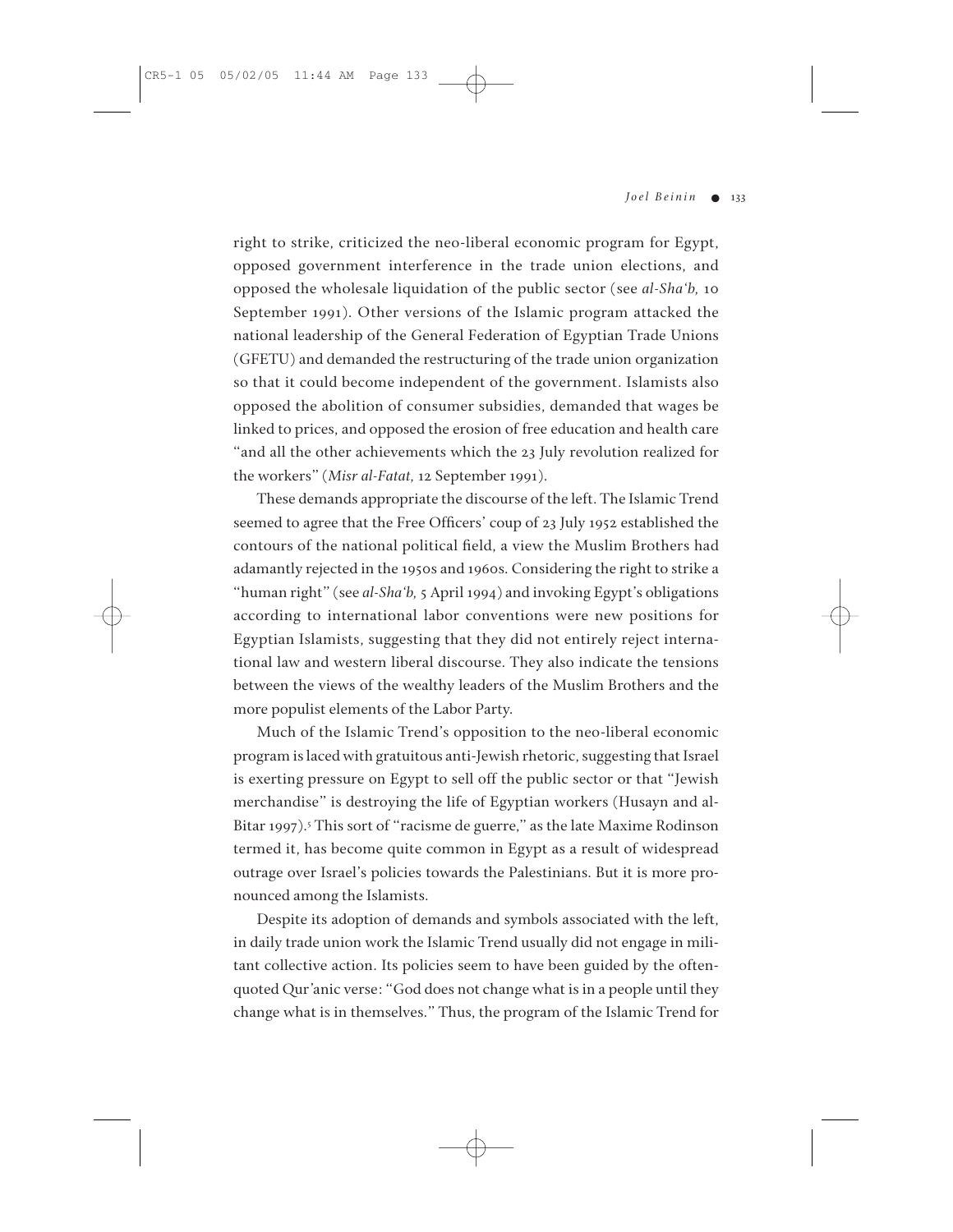the 1991 trade union elections published in *al-Sha'b* was headlined: Workers of Egypt, Change What Is in Yourselves (*Ya 'ummal misr ghayyaru ma bianfusikum,*10 September 1991). The left criticized the Islamic Trend for limiting its trade union work to providing social services such as exhibitions of Islamic books and organizing pilgrimages to Mecca.

Left and Islamist forces made some headway in elections for enterpriselevel trade union committees in 1991 and 1996, but they could not break the regime's control of the GFETU at the national level. Nonetheless, both shop floor and enterprise-level militant actions and the bureaucratic maneuvers of the GFETU leaders were a major factor delaying the full implementation of the neo-liberal economic program. During the 1980s and 1990s reorganization of the trade union movement was successfully resisted by the GFETU as well as by rank-and-file workers and lower level union officials supported by both the left and the Islamic Trend who feared it would diminish workers' rights and enhance the state's repressive capacity. This blocked enactment of the Unified Labor Law until 2003.

Although the Islamic Trend established itself as a political tendency opposed to the ruling National Democratic Party in the labor movement, it made only modest gains compared to its successes in the middle class professional associations. Public housing projects established for factory workers in the Nasirist era and trade unions have not been conducive sites for Islamist organizing because public sector industrial workers were among the primary beneficiaries of Nasirism and had a tradition of Arab socialist or leftist politics. Although their income and status declined due to the open door policy, they were not seriously threatened until the sell-off of the public sector began in the 1990s. When grievances over wages and similar issues arose, workers relied on long-established social networks in stable neighborhoods and industrial cities—Shubra al-Khayma, Helwan, Mahalla al-Kubra, and Kafr al-Dawwar—to mobilize for collective action.

The Egyptian trade union movement is dominated by the state apparatus, and elections at all its levels are constrained by a host of antidemocratic regulations, including the right of state authorities to disqualify candidates. Hence, there is little way to know how the apparent contradictions in the discourse and the populism of the Labor Party and the business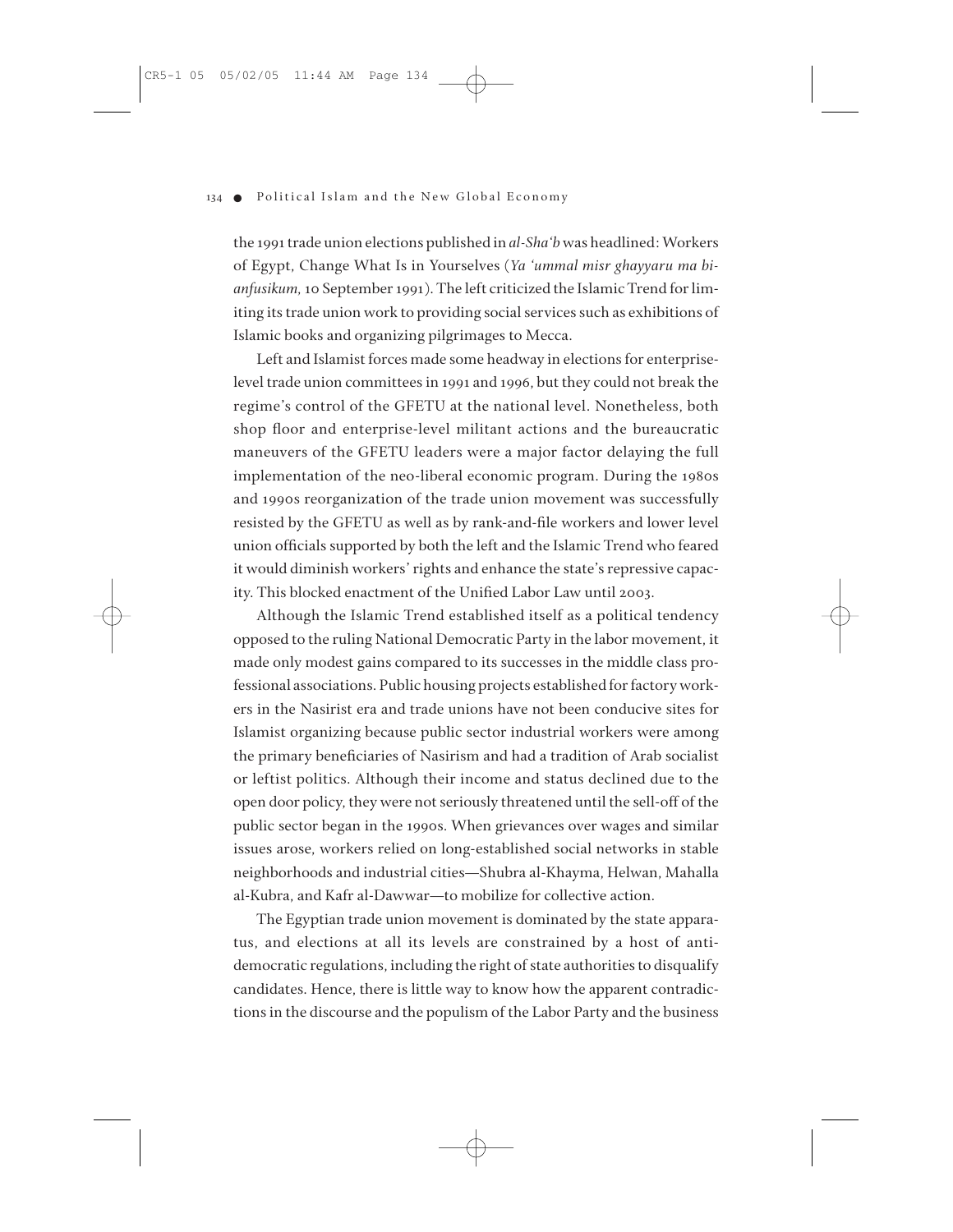interests of the Muslim Brothers might be resolved in a democratic environment. Would the Islamic Trend develop a form of Muslim social democracy, or would the weight of social conservatives in the Islamist movement prevent this? If the latter, what degree of support would the Islamists be able to retain?

### **C ONCLUSION**

Keeping such contradictions unresolved helps to maintain the primary face of Egyptian political Islam as a social movement opposed to Washington consensus policies. The discourse of Egyptian political Islam contains populist appeals to workers and the "lumpen intelligentsia" as well as the business interests of bankers, financiers, and entrepreneurs closer to the leadership of the Muslim Brothers.

Yuppies of the "young generation"—some of them connected to Egypt's new small high-tech and telecommunications sectors—have embraced a new form of Islamism. "Liberal veiled women" in this crowd shop for their *hijab* at boutiques like Muhajaba Home, Flash, and L'Amour. Some are drawn to Magda 'Amr, who integrates charkas, yoga, reflexology, and macrobiotic food into her New Age preaching. Another star of this generation is 'Amr Khalid, a preacher who says, "I want to be rich so that people will look at me and say, 'You see, rich and religious,' and they'll love God through my wealth. I want to have money and the best clothes to make people love God's religion" (Tammam and Haenni 2003, 4). The Muslim Brothers denounce such messages as "air conditioned Islam." Its adherents are potential supporters of the Center Party, if the state would legalize it.

An Iranian-style Islamist revolution in Egypt was never very likely. Although the grievances that motivated armed struggle remain, the Islamic Group and other such groups have been defeated. Jihad against Egyptian Muslims lost most of its support following the Islamic Group's bloody 1997 Luxor massacre, and Islamic Group leaders have since renounced armed struggle.<sup>6</sup>

Despite the weakness of revolutionary political Islam, there has been a broad Islamization of public culture in Egypt over the past 30 years. Does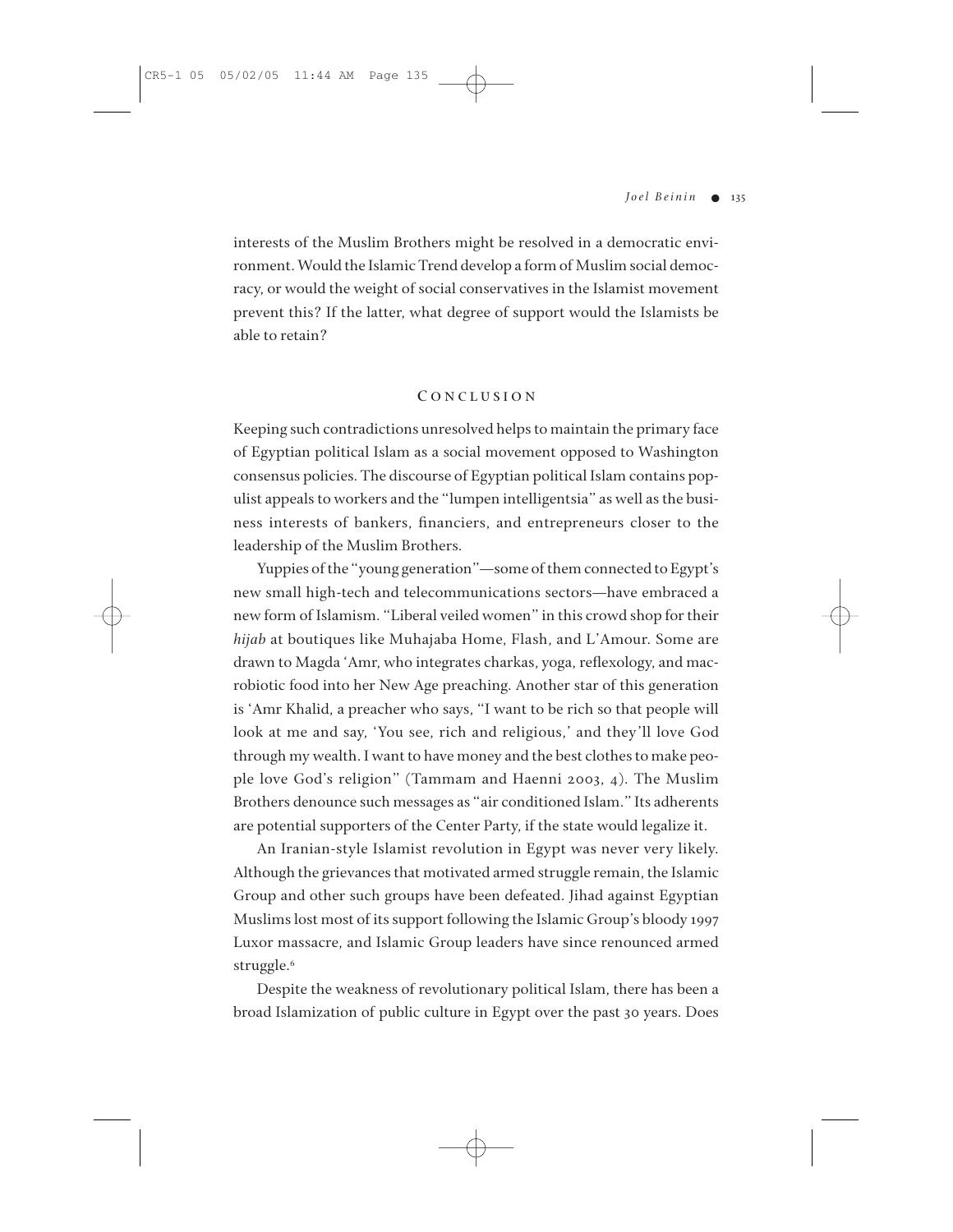this constitute a discourse capable of sustaining a stable structure of capital accumulation and development? Egypt's economic record in this period would appear to suggest not. But the regime's deepening autocracy since the late 1980s, which goes well beyond the requirements of defeating an armed insurrection, has saved Islamism from any performance test and allowed radicals to claim that this has not been a "real" Islamization.

#### $-$ 1111-0

## **NOTES**

- 1. Saad Eddin Ibrahim (1980, 449) was one of the first to notice this.
- 2. Egypt's population is about 70 million; Turkey's 66.5 million. Iran is a very close third. No other country has half the population of these three.
- 3. For a vignette of 'Adil Husayn see Burgat (2003, 37–42).
- 4. See also Jamal al-Banna in *al-Sha'b,* 19 July 1994.
- 5. See also the *zajal* (colloquial poem) delivered at the 1994 Labor Party workers' conference to oppose the draft Unified Labor Law whose concluding verse is "They have deceived us with promises and sold us to the Jews," *al-Sha'b,* 19 April 1994.
- 6. The recantation is contained in four volumes written and endorsed by the leaders of the Islamic Group, *Silsilat tashih al-mafahim.*

#### **REFERENCES**

- Abdo, Geneive. 2002. *No God but God: Egypt and the Triumph of Islam.* Oxford: Oxford University Press.
- Ajami, Fouad. 1981. *The Arab Predicament: Arab Political Thought and Practice Since 1967.* Cambridge: Cambridge University Press.
- Ansari, Hamied. 1984. The Islamic Militants in Egyptian Politics. *International Journal of Middle East Studies* 16, no. 1: 123–44.
- Arrighi, Giovanni; Terence K. Hopkins; and Immanuel Wallerstein. 1989. *Antisystemic Movements.* New York: Verso Books.
- Auda, Gehad. 1994. The "Normalization" of the Islamic Movement in Egypt from the 1970s to the Early 1990s. In *Accounting for Fundamentalisms: The Dynamic Character of Movements,* edited by Martin Marty and R. Scott Appleby. Chicago: University of Chicago Press.
- Ayubi, Nazih N. 1991. *Political Islam: Religion and Politics in the Arab World.* London: Routledge.
- Baker, Raymond William. 2003. *Islam Without Fear: Egypt and the New Islamists.* Cambridge: Harvard University Press.
- Baklanoff A. J. 1988. a*l-Tabaqa al-'amila fi misr al-mu'asira.* Damascus: Markaz al-Abhath wa'l-Dirasat al-Ishtirakiyya fi al-'Alam al-'Arabi.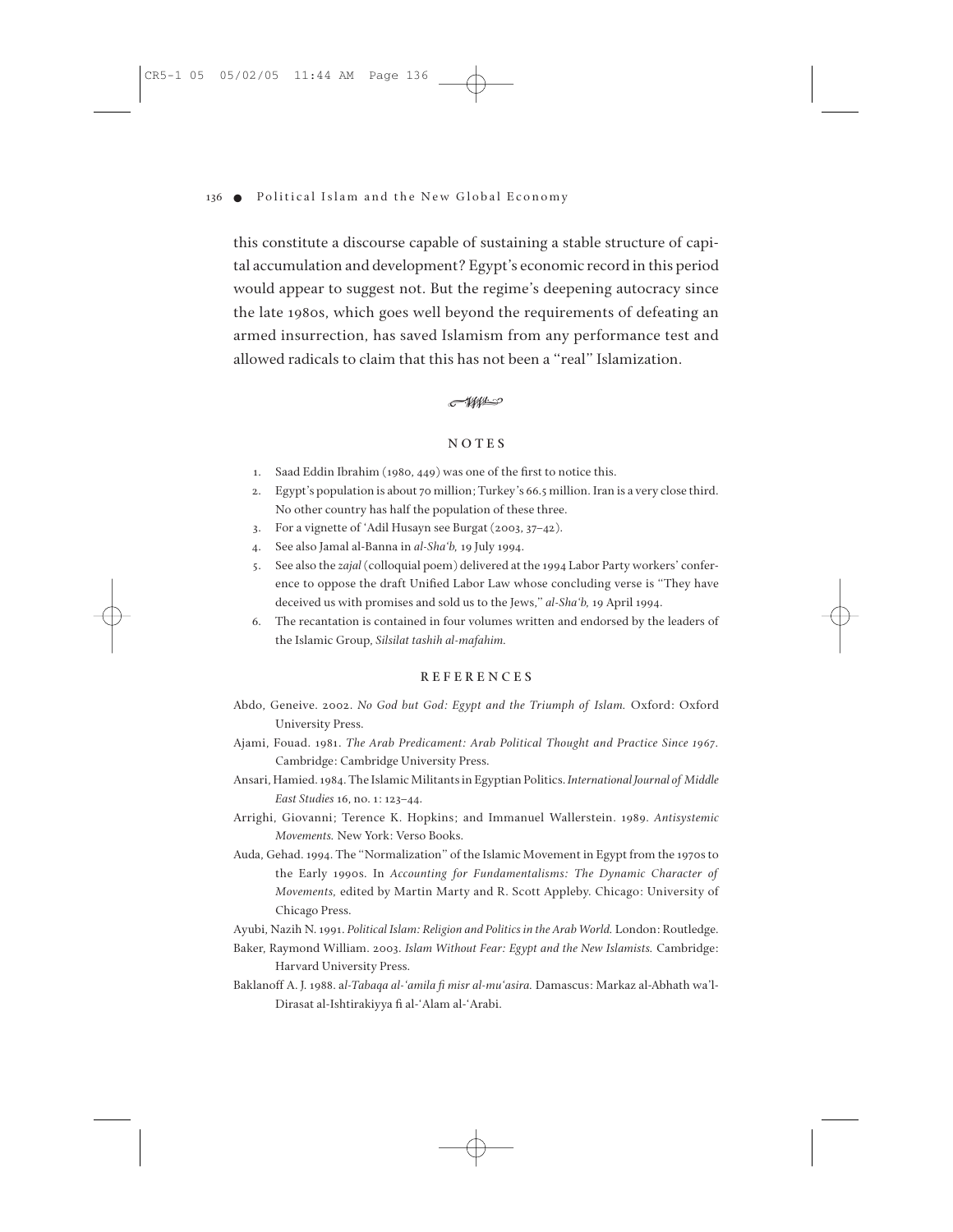- Bayat, Assef. 1998. Revolution Without Movement, Movement Without Revolution: Comparing Islamist Activism in Iran and Egypt. *Comparative Studies in Society and History* 40, no. 1: 136–70.
- Beinin, Joel. 1994. Will the Real Egyptian Working Class Please Stand Up? In *Workers and Working Classes in the Middle East: Struggles, Histories, Historiographies,* edited by Zachary Lockman, 247–70. Albany: State University of New York Press.
- Brenner, Robert. 2002. *The Boom and the Bubble: The U.S. in the World Economy.* London: Verso Books.
- Burgat, François. 2003. *Face to Face with Political Islam.* London: I. B. Tauris.
- Clark, Janine A. 2004. *Islam, Charity, and Activism: Middle-Class Networks and Social Welfare in Egypt, Jordan, and Yemen.* Bloomington: Indiana University Press.
- Denis, Eric. 1994. La Mise en Scène des 'Ashwiyyât. Premier Acte: Imbâba, Décembre 1992. *Egypte/Monde Arabe* no. 20 (4e trim): 117–32.
- Denoeux, Guilain. 1992. Religious Networks and Urban Unrest: Lessons from Iranian and Egyptian Experiences. In *The Violence Within: Cultural and Political Opposition in Divided Nations,* edited by Kay B. Warren, 123–55. Boulder: Westview Press.
- ———. 1993. *Urban Unrest in the Middle East: A Comparative Study of Informal Networks in Egypt, Iran, and Lebanon.* Albany: State University of New York Press.
- El Shafei, Omar. 1995. Workers, Trade Unions, and the State in Egypt: 1984–1989. *Cairo Papers in Social Science* 18, no. 2.
- El Guindi, Fadwa. 1981. Veiling Infitah with Muslim Ethic: Egypt's Contemporary Islamic Movement. *Social Problems* 28, no. 4: 465–85.
- Esposito, John L., ed. 1983. *Voices of Resurgent Islam.* Oxford: Oxford University Press.
- Fandy, Mamoun. 1994. Egypt's Islamic Group: Regional Revenge? *Middle East Journal* 48, no. 4: 607–25.
- Harvey, David. 1989. *The Condition of Postmodernity: An Enquiry into the Origins of Cultural Change.* Oxford: Blackwell.
- Husayn, 'Adil; and Rida al-Bitar. 1997. *al-Sha'b,* 16 December.
- Husayn, 'Adil. 1982. *al-Iqtisad al-misri min al-istiqlal ila al-taba'iyya, 1974–1979.* Cairo: Dar al-Mustaqbal al-'Arabi.
- Huwayda, 'Adli. 1993. *al-'Ummal wa'l-siyyasa: al-dawr al-siyyasi li'l-haraka al-'ummaliyya fi misr min 1952–1981.* Cairo: al-Ahali.
- Ibrahim, Saad Eddin. 1980. Anatomy of Egypt's Militant Islamic Groups: Methodological Note and Preliminary Finding. *International Journal of Middle East Studies* 12, no. 4: 423–53.
- ———. 1982. *The New Arab Social Order: A Study of the Social Impact of Oil Wealth.* Boulder: Westview Press.
- ———. 1996. The Changing Face of Egypt's Islamic Activism. In *Security Challenges in the Mediterranean Region,* edited by Roberto Aliboni, George Joffé, and Tim Niblock. London: Frank Cass.

Islamic Group. 2002. *Silsilat tashih al-mafahim.* Cairo: Maktabat al-Turath al-Islami.

Ismail, Salwa. 2000. The Popular Movement Dimensions of Contemporary Militant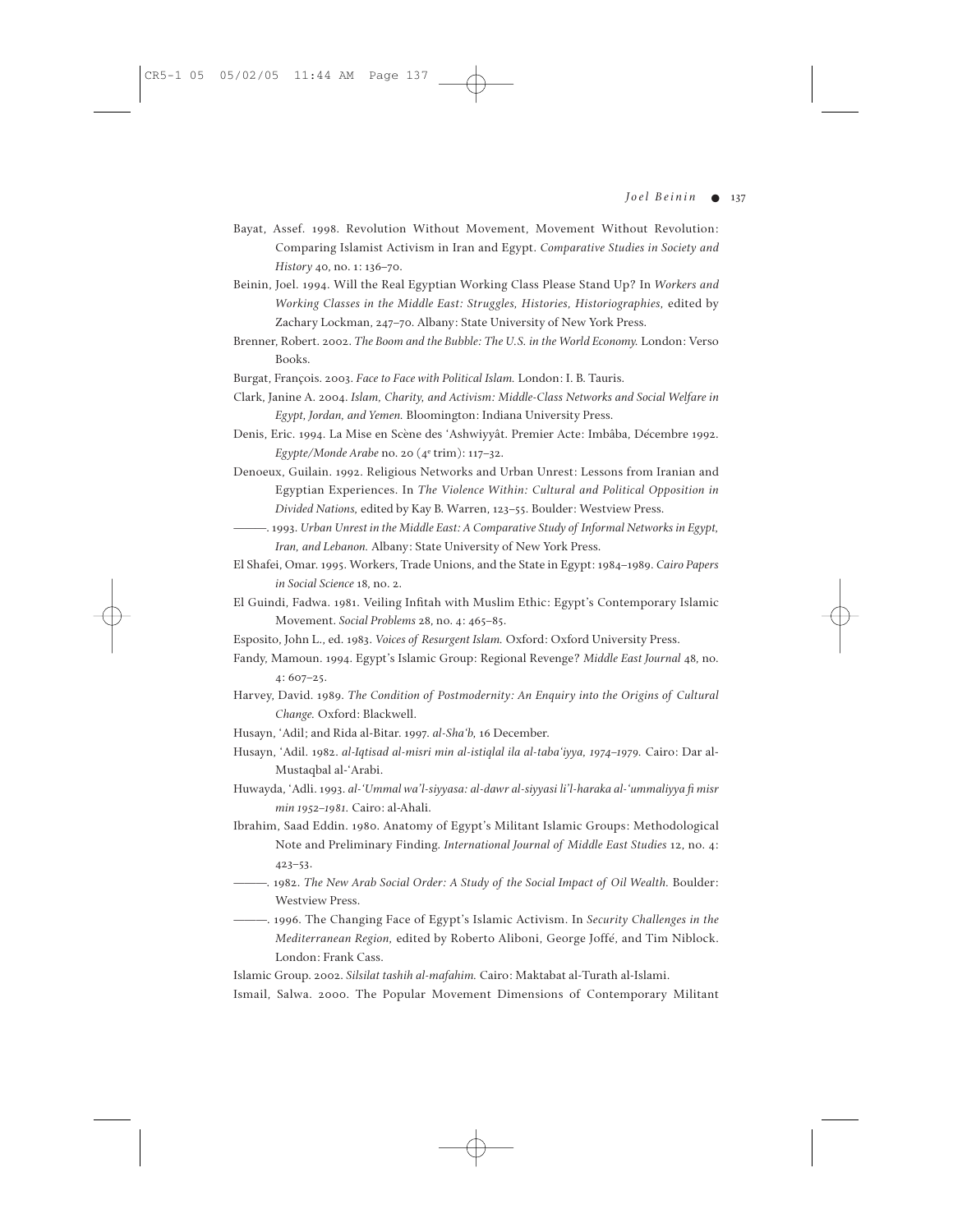Islamism: Socio-Spatial Determinants in the Cairo Urban Setting. *Comparative Studies in Society and History* 42, no. 1: 363–93.

- Kepel, Gilles; and Yann Richard, eds. 1990. *Intellectuels et militants de l'Islam contemporain.* Paris: Editions du Seuil.
- Kepel, Gilles. 2003. *Muslim Extremism in Egypt: The Prophet and the Pharaoh.* 3d ed. Berkeley: University of California Press.
- Lutfi al-Sayyid Marsot, Afaf. 1984. Religion or Opposition? Urban Protest Movements in Egypt. *International Journal of Middle East Studies* 16, no. 4: 541–52.
- Mazrui, Ali A. 1978. *The Barrel of the Gun and the Barrel of Oil in North South Equation.* New York: World Order Models.
- Medani, Khalid Mustafa. 2000. Informal Markets and Islamist Activism in a Neighborhood in Cairo, Imbaba. Paper presented at the Workshop on Empires and Cultures, April, at Stanford University, Stanford, California.
- Moensch, Richard U. 1988. Oil, Ideology and State Autonomy in Egypt. *Arab Studies Quarterly* 10, no. 2: 176–92.
- Moore, Clement Henry. 1990. Islamic Banks and Competitive Politics in the Arab World and Turkey. *Middle East Journal* 44, no. 2: 234–56.
- Mubarak, Hisham. 1995. *al-Irhabiyun qadimun: dirasa muqarina bayna mawqif al-ikhwan al-muslimin wa-jama'at al-jihad min qadiyat al-'unf, 1928–1994.* Cairo: Markaz al-Mahrusa li'l-Nashr wa'l-Khadamat al-Sahafiyya.
- ———. 1998. Pieces of the Puzzle: How Has Egypt's Fractured Islamist Movement Come About? *Cairo Times,* 8 January.
- Pipes, Daniel. 1983. *In the Path of God: Islam and Political Power.* New York: Basic Books.
- Piore, Michael J.; and Charles F. Sabel. 1984. *The Second Industrial Divide: Possibilities for Prosperity.* New York: Basic Books.
- Richards, Alan. 1991. The Political Economy of Dilatory Reform: Egypt in the 1980s. *World Development* 19, no. 12: 1721–30.
- Sa'id Imam, Samia. 1987. *Man yamluk misr? dirasa tahliliyya li-usul nukhbat al-infitah alijtima'iyya, 1974–1980.* Cairo: Dar al-Mustaqbal al-'Arabi.
- Shuhayb, 'Abd al-Qadir. 1989. *al-Ikhtiraq: qissat sharikat tawzif al-amwal fi misr.* Cairo: Sina li'l-Nashr.
- Sivan, Emmanuel Sivan. 1985. *Radical Islam: Medieval Theology and Modern Politics.* New Haven: Yale University Press.
- Springborg, Robert. 1989. *Mubarak's Egypt: Fragmentation of the Political Order.* Boulder: Westview Press.
- Tammam, Hussam; and Patrick Haenni. 2003. Egypt's Air-Conditioned Islam. *Le Monde Diplomatique.* English edition (Paris), September.
- Tibi, Bassam. 2002. *The Challenge of Fundamentalism: Political Islam and the New World Disorder.* Berkeley: University of California Press.
- al-Tilmisani, 'Umar. 1985. *Fi riyad al-tawhid.* Cairo: Dar al-Tiba'a wa'l-Nashr al-Islamiyya.
- 'Uthman, Ahmad 'Uthman. 1981. *Safahat min tajribati.* Cairo: al-Maktab al-Misri al-Hadith.